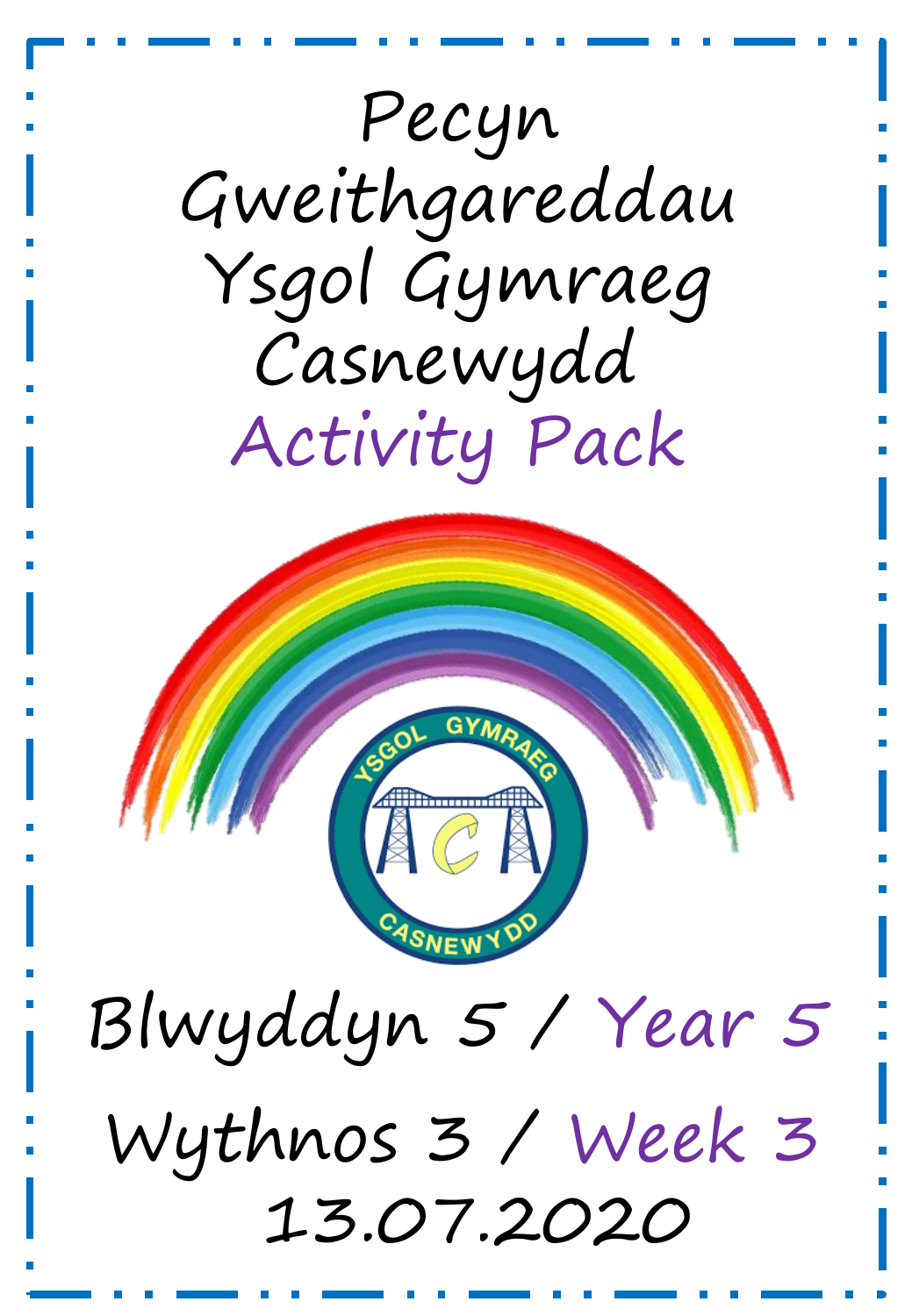# CYFARWYDDIADAU DYSGU ADREF/YSGOL.

**Yn y pecyn yma mae'r adnoddau i gyd sydd angen arnoch chi i gwblhau'r tasgau yn ystod yr wythnos.**

OS **YDY** EICH PLENTYN YN DYCHWELYD I'R YSGOL

Os ydy eich plentyn yn dychwelyd i'r ysgol **NID OES** angen iddynt gwblhau'r tasgau sydd wedi uwcholeuo mewn MELYN, dyma'r tasgau y byddwn yn cwblhau yn yr ysgol. Ar ben pob tasg yn y pecyn mi fydd yn nodi os ydy'r weithgaredd yn cael ei gwblhau yn yr ysgol neu adref.

Mi fydd gweddill y pecyn yn cael eu gwblhau adref.

OS **NAD** YW EICH PLENTYN YN DYCHWELYD I'r YSGOL Os NAD yw eich plentyn yn dychwelyd i'r ysgol mi fydd y tasgau yma i gyd yn cael eu gwblhau adref. Mi fydd yna gyflwyniad fideo i'r tasgau mewn MELYN ar gael ar ein sianel You Tube ysgol. Mae'r linicau i'r fideos ar y dudalen canlynol.

## INSTRUCTIONS TO HOME/SCHOOL LEARNING

**In this pack you have all the resources that you need to complete the tasks for the week.**

IF YOUR CHILLD **IS** RETURNING TO SCHOOL: If your child **is** returning to school, they **DO NOT** need to complete any tasks that are highlighted on the grid in **YELLOW**, these are the tasks that we will be completing in school. At the top of each task in the work pack it will also note if it is a school task or a task to be completed at home.

The rest of the tasks are to be completed at home.

IF YOUR CHILD IS **NOT** RETURINING TO SCHOOL: If your child is **NOT** returning to school, all tasks should be completed at home. Video introductions of the tasks highlighted in YELLOW will be available on the school You Tube channel. The links to the videos are on the following page.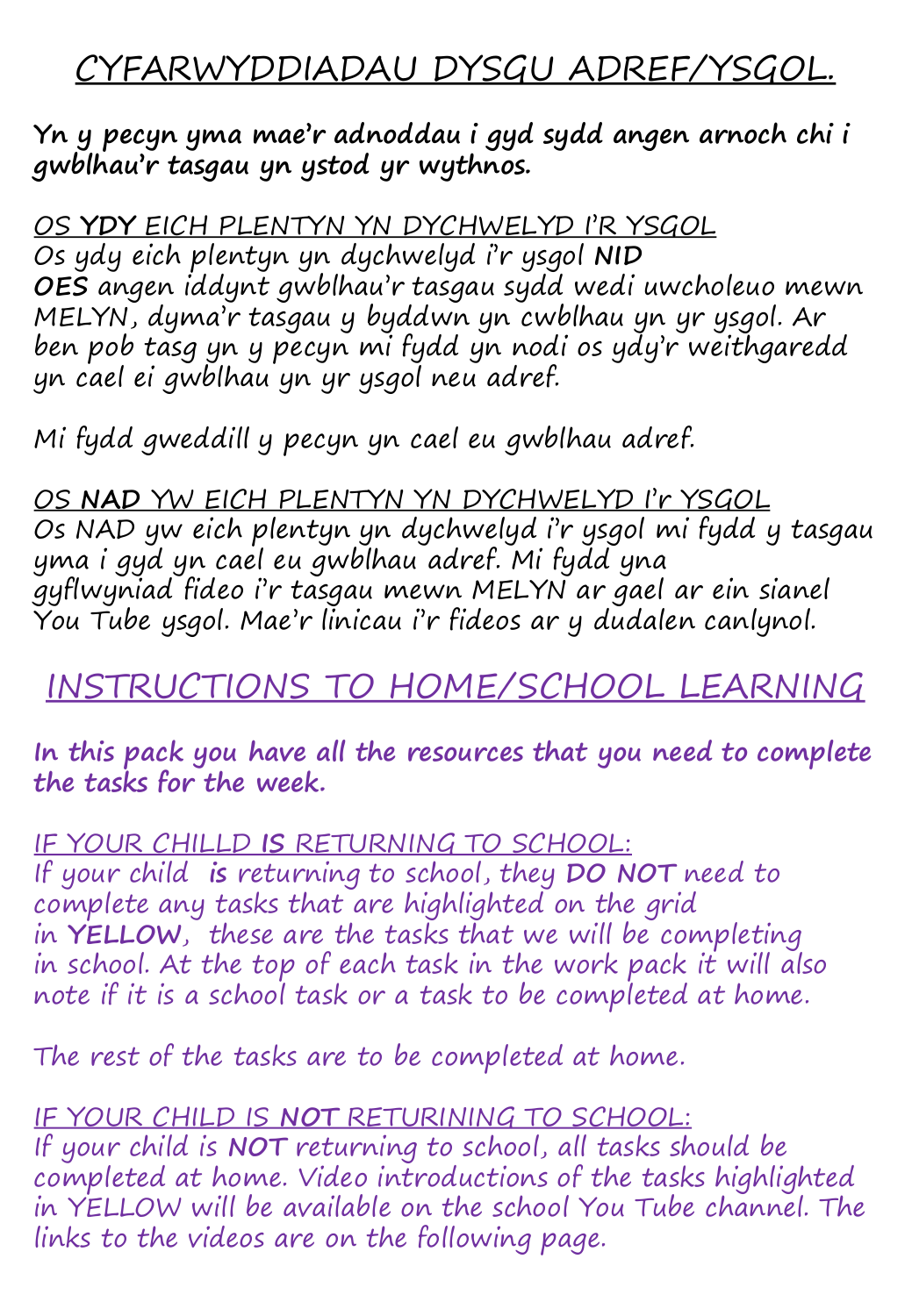| LLYTHRENNEDD<br>/LITERACY                                                                                                                                                                                                                                                                                                                                                                                                                                                                                       | RHIFEDD /<br><b>NUMERACY</b>                                                                                                                                                                                                                                                                                                                                                                                                               | PONTIO / TRANSITION                                                                                                                                                                                                                                                                                                                                                                                                                                                                                                                                     | IECHYD A LLES/ HEALTH<br>AND WELL-BEING                                                                                                                                                                                                                                                                                                                                                                                                                                                                                                                                                                   |
|-----------------------------------------------------------------------------------------------------------------------------------------------------------------------------------------------------------------------------------------------------------------------------------------------------------------------------------------------------------------------------------------------------------------------------------------------------------------------------------------------------------------|--------------------------------------------------------------------------------------------------------------------------------------------------------------------------------------------------------------------------------------------------------------------------------------------------------------------------------------------------------------------------------------------------------------------------------------------|---------------------------------------------------------------------------------------------------------------------------------------------------------------------------------------------------------------------------------------------------------------------------------------------------------------------------------------------------------------------------------------------------------------------------------------------------------------------------------------------------------------------------------------------------------|-----------------------------------------------------------------------------------------------------------------------------------------------------------------------------------------------------------------------------------------------------------------------------------------------------------------------------------------------------------------------------------------------------------------------------------------------------------------------------------------------------------------------------------------------------------------------------------------------------------|
| <u>Tasg Cymraeg 1</u><br>(Yn Ysgol)<br>Welsh Task 2<br>(In school)<br><u>https://www.youtu</u><br><u>be.com/watch?v=P</u><br><u>zfWg76wZQ&amp;featu</u><br><u>re=youtu.be</u><br><u>Ysgrifennwch eich</u><br>gobeithion ar gyfer y<br><u>dyfodol (eich hunain</u><br><mark>ac ar gyfer y byd).</mark><br><u>Ysgrifennwch un</u><br><u>brawddeg ym mhob</u><br>Write your future<br>hopes (for yourself<br>and for the world).<br>Write a sentence<br>inside each finger.                                        | <u>Tasg Mathemateg 1</u><br><u>(Yn Ysgol)</u><br>Mathematics Task 1<br>(In School)<br><u> https://youtu.be/Np</u><br>HWC9kkE4E<br>Darllenwch yr helfa<br><u>natur a chesiwch</u><br><u>darganfod adnoddau</u><br><mark>naturiol sydd ar y</mark><br>rhestr.<br>Read the nature hunt<br>and find the natural<br>resources on the list.                                                                                                      | <u>Tasg Pontio 1</u><br>(Adref)<br><u>Transition Task 1</u><br>(At home)<br><u>https://www.youtube.</u><br><u>com/watch?v=P_zfWq</u><br><u>76wZQ&amp;feature=yout</u><br>u.be<br>Allwch greu darn o<br>waith Celf mewn ymateb<br>i amrywiaeth o<br>ddyfyniadau? Gweler yr<br>enghreifftiau fel<br>ysbrydoliaeth.<br>Can you create a piece of<br>artwork in response to a<br>range of quotes? See the<br>examples for inspiration.                                                                                                                      | <u>Tasg Lles 1</u><br>$(Yn$ ysgol)<br>Wellbeing Task 1<br>(In school)<br>Gwyliwch y fideo o'ch<br>athrawes dosbarth newydd<br><mark>yn cyflwyno ei hunain i chi.</mark><br><mark>Ar ôl gwylio y fideo,</mark><br>tynnwch lun o'ch athro<br>newydd a nodwch unhryw<br>wybodaeth yr ydych wedi<br><mark>dysgu am yr athrawes o</mark><br><mark>amgylch y llun.</mark><br>Watch the video of your new<br>class teacher introducing<br>themselves to you. After<br>watching the video, draw a<br>picture of your new teacher<br>and note any information<br>you have learnt about them<br>around the picture. |
| <u>Tasg Cymraeg 2</u><br>(Adref)<br><u>Welsh Task 2</u><br>(At home)<br>Cwblhewch y<br>weithgaredd sillafu<br>gyda geiriau o'ch<br>dewis.<br>Complete the spelling<br>activity with words of<br>your choice.                                                                                                                                                                                                                                                                                                    | <u>Tasg Mathemateg 2</u><br>(Adref)<br>Mathematics Task 2<br>(At home)<br>Allwch ddefnyddio<br>eich gwybodaeth<br>Mathemateg a chreu c<br>wis Mathemateg i'ch te<br>ulu?<br>Can you use<br>your Mathematical<br>knowledge to create a<br>quiz for your family?                                                                                                                                                                             | <u>Tasg Pontio 2</u><br>(Adref)<br>Transition Task 2<br>(At home)<br>Llenwch y daflen Dyma<br>'Fi yn 2020'.<br>Fill in the sheet 'This is<br>me 2020.'                                                                                                                                                                                                                                                                                                                                                                                                  | <u>Tasg Lles 2</u><br>(Adref)<br><u>Wellbeing Task 2</u><br>(At home)<br>Darllenwch:<br><u> https://www.youtube.com/w</u><br>atch?v=GYV_09Uj2jc<br>A fedrwch chi nodi eich<br>pryderon o fewn y pili<br>pala? Efallai bydd y pili pala<br>yn hedfan i ffwrdd, fel yr un<br>yn y stori.<br>Listen to the worrysaurus.<br>Can you write your worries<br>in the butterfly? Maybe the<br>butterfly will fly away, like<br>the one in the book!                                                                                                                                                                |
| <u>Tasg Cymraeg 3</u><br><u>(Adref)</u><br><u>Welsh Task 3</u><br><u>(At home)</u><br>Grid Boggle Iaith -<br>Defnyddiwch y grid<br>Boggle i greu gymaint<br>o eiriau â phosib. Mae<br>un grid er mwyn creu<br>geiriau Cymraeg ac<br>un grid er mwyn creu<br>geiriau Saesneg. Sawl<br>gair allwch greu?<br>Language Boggle Grid<br>- Use the Boggle grid<br>to create as many<br>words as possible.<br>There is one grid for<br>you to create Welsh<br>words and one grid<br>for you to create<br>English words. | <u>Tasg Mathemateg 3</u><br>(Adref)<br><u> Mathematics Task 3</u><br>(At home)<br>Grid Boggle Maths -<br>Defyddiwch y grid<br>Boggle i greu gymaint<br>o frawddegau rhif a<br>phosib. Defnyddiwch<br>adio, tynnu, lluosi a<br>rhannu.<br>Mathematics Boggle<br>Grid - Use the Boggle<br>grid to create as many<br>number sentences as<br><i>possible (e.g</i> 2+5 = 7)<br>Use addition,<br>subtraction,<br>multiplication and<br>division. | <u>Tasg Pontio 3</u><br><u>(Adref)</u><br>Transition Task 3<br><u>(At home)</u><br>Grid Lliwiau Teimladau -<br>Llenwch y grid lliwiau<br>teimladau. Meddyliwch<br>am symud i ddosbarth<br>newydd ac amdanoch<br>chi fel person – sut<br>ydych yn teimlo a beth<br>sydd yn gwneud i chi<br>deimlo fel hynny? Gweler<br>yr enghraifft.<br>Feelings Colour Chart -<br>Fill in the feelings colour<br>grid. Think about moving<br>to a new class and about<br>you as a person- How do<br>you feel and what makes<br>you feel like that? See<br>the example. | Tasg Lles 3<br><u>(Adref)</u><br>Wellbeing Task 3<br>(At home)<br>E-ddiogelwch/Perygl<br>Diethryn - Gwyliwch y fideo<br>a roddir yn <b>Tasg Lles 3</b> . Yna,<br>cwblhewch y<br>gweithgareddau.<br>E-safety/Stranger Dnager -<br>Watch the video in Task<br>Wellbeing 3. Then, complete<br>the activities.                                                                                                                                                                                                                                                                                                |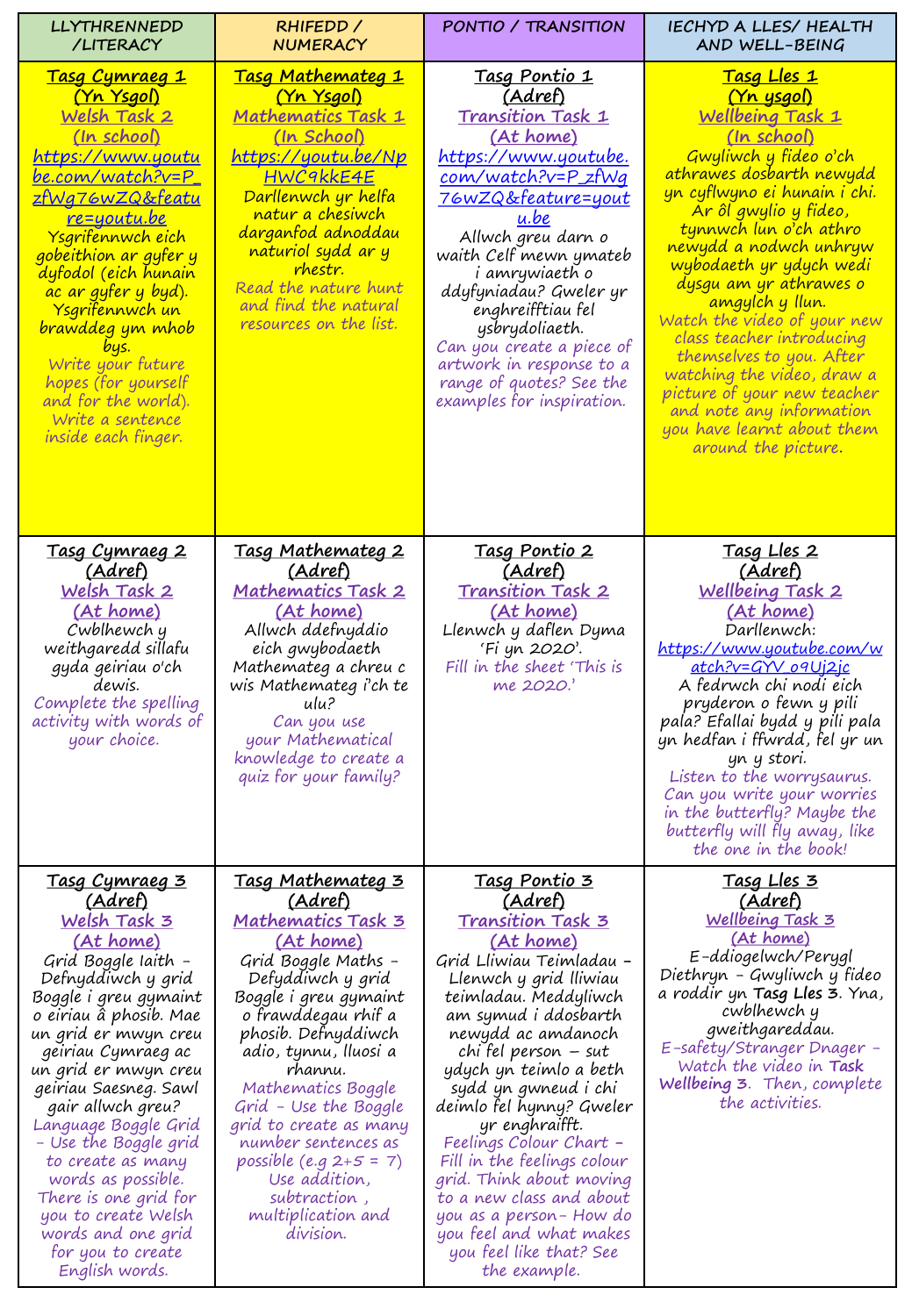# **Sianel You Tube /You Tube channel**

Linciau i'r tasgiau sydd wedi uwcholeuo yn felyn:

Links to tasks highlighted in yellow.

**Tasg Cymraeg 1 / Welsh task 1** [https://www.youtube.com/watch?v=P\\_zfWg76wZQ](https://www.youtube.com/watch?v=P_zfWg76wZQ&feature=youtu.be) &feature=youtu.be

**Tasg 1 Mathemateg/ Mathematics Task 1** <https://youtu.be/NpHWC9kkE4E>

**Tasg Pontio 1 / Transition task 1** [https://www.youtube.com/watch?v=P\\_zfWg76wZQ](https://www.youtube.com/watch?v=P_zfWg76wZQ&feature=youtu.be) &feature=youtu.be

**Tasg Lles 1 / Wellbeing task 1**

Dosbarth 6a/6a Class: <https://www.youtube.com/watch?v=KCpbKhVzj5I> Dosbarth 6b/6b class <https://www.youtube.com/watch?v=K9ZzVklsd5s>

Bydd y fideos hyn ar gael i'w gweld ar 13.07 ar ôl 13:30 / These videos will be available to view on 13.07 after 13:30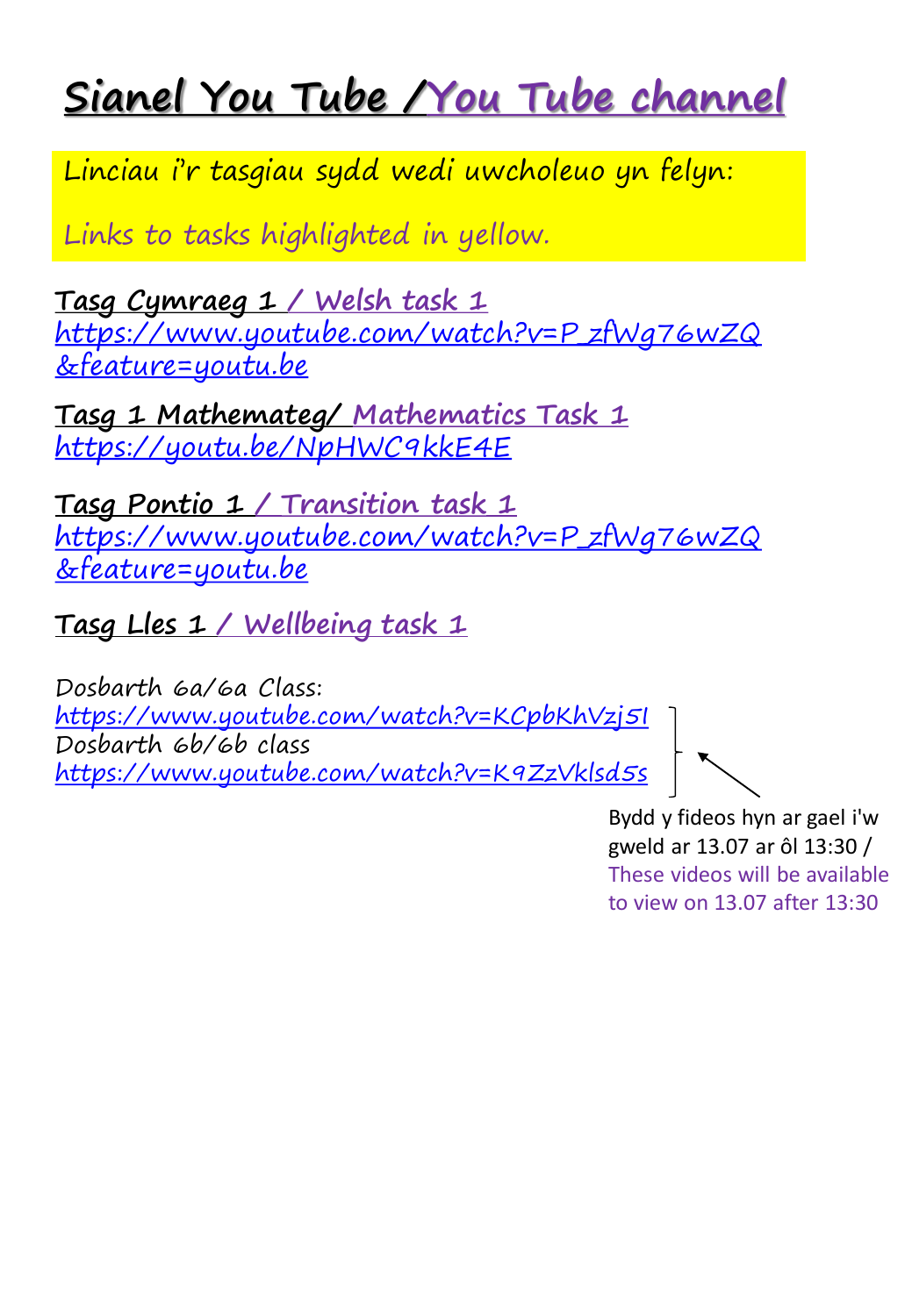### **Tasg Cymraeg 1 (Yn Ysgol) Welsh Task 1 (In school)**

[https://www.youtube.com/watch?v=P\\_zfWg76wZQ&feature=youtu.be](https://www.youtube.com/watch?v=P_zfWg76wZQ&feature=youtu.be) Ysgrifennwch eich gobeithion ar gyfer y dyfodol (eich hunain ac ar gyfer y byd). Ysgrifennwch un brawddeg ym mhob bys. Write your future hopes (for yourself and for the world). Write a sentence inside each finger.

![](_page_4_Figure_2.jpeg)

Hoffwn fod… I would like…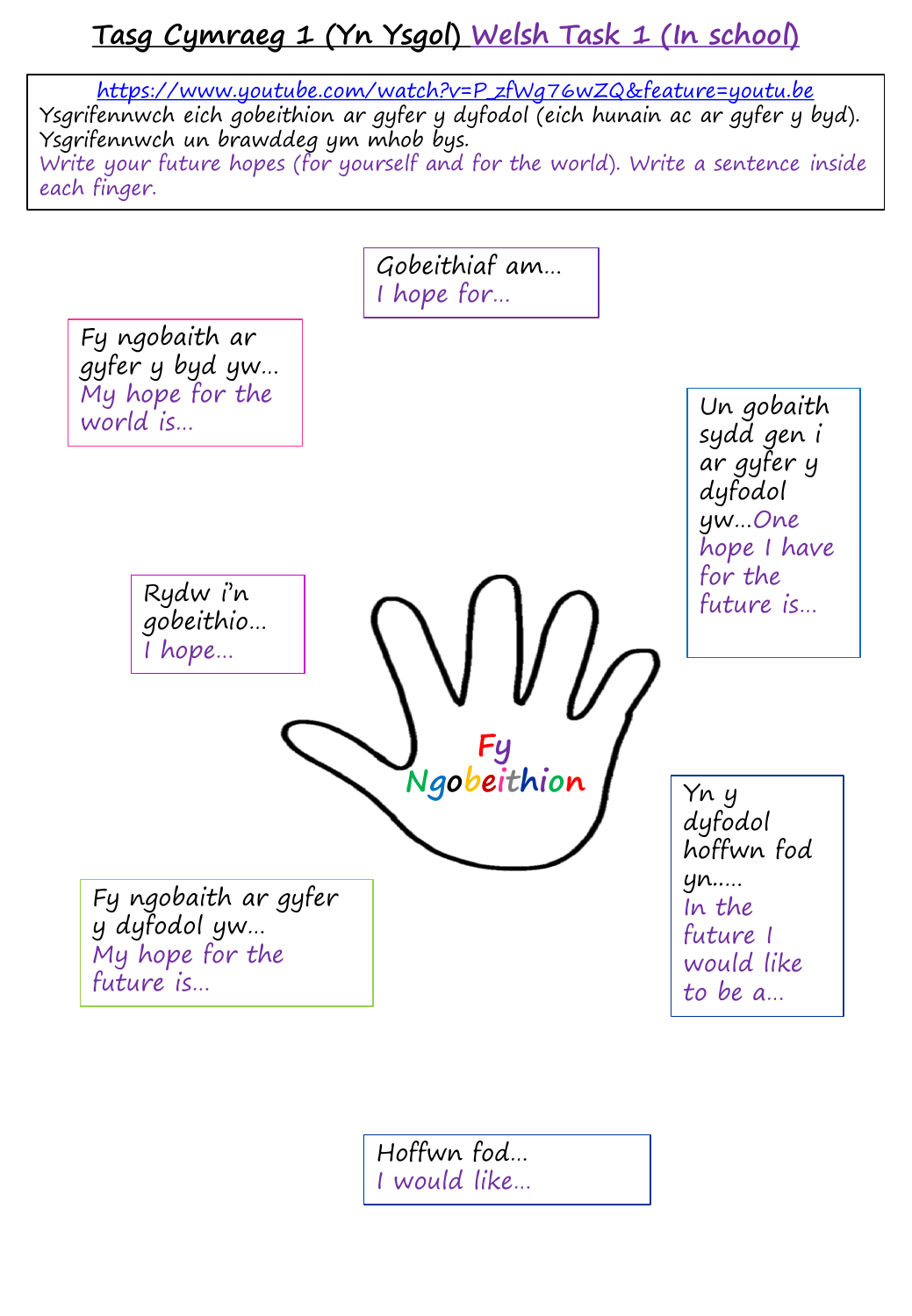### **Tasg Cymraeg 1 (Yn Ysgol) Welsh Task 1 (In school)**

![](_page_5_Picture_1.jpeg)

![](_page_5_Picture_2.jpeg)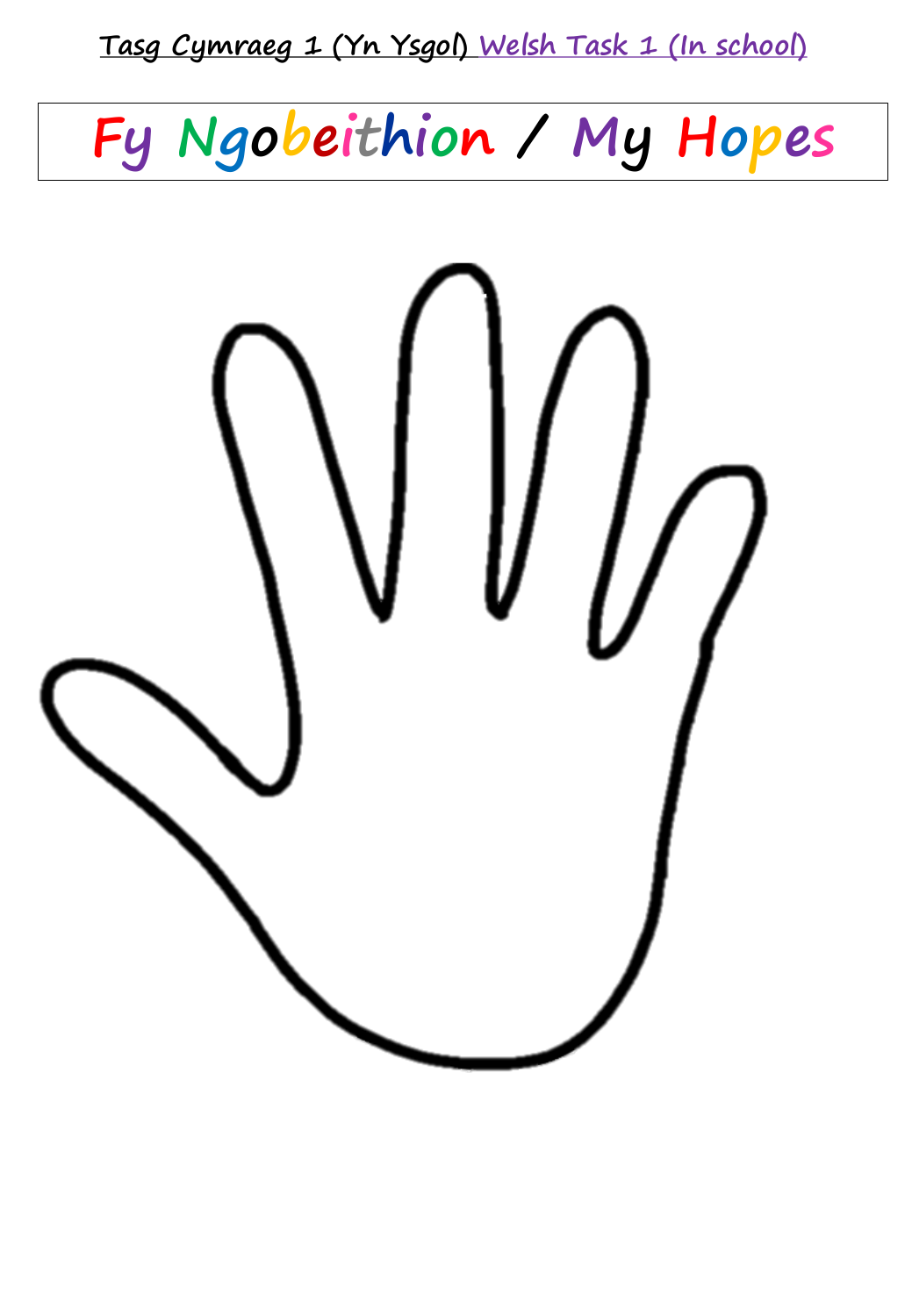### **Tasg Iaith 2 - Sillafu (Adref) Language task 2- Spelling (At home)**

Dewiswch unrhyw air Cymraeg yr hoffech ymarfer sillafu e.e. gwneud. Ysgrifennwch "gwneud" ar hyd y gris gyntaf. Yna, ymarferwch sillafu gair sy'n cychwyn gyda'r lythyren olaf (d). Edrychwch ar yr esiampl:

Choose any Welsh word you would like to practise spelling e.g. gwneud. Write the word "gwneud" along the first step. Then, practise spelling a word that begins with the last letter of the previous word (d). Look at this example: **gwneud** 

![](_page_6_Figure_3.jpeg)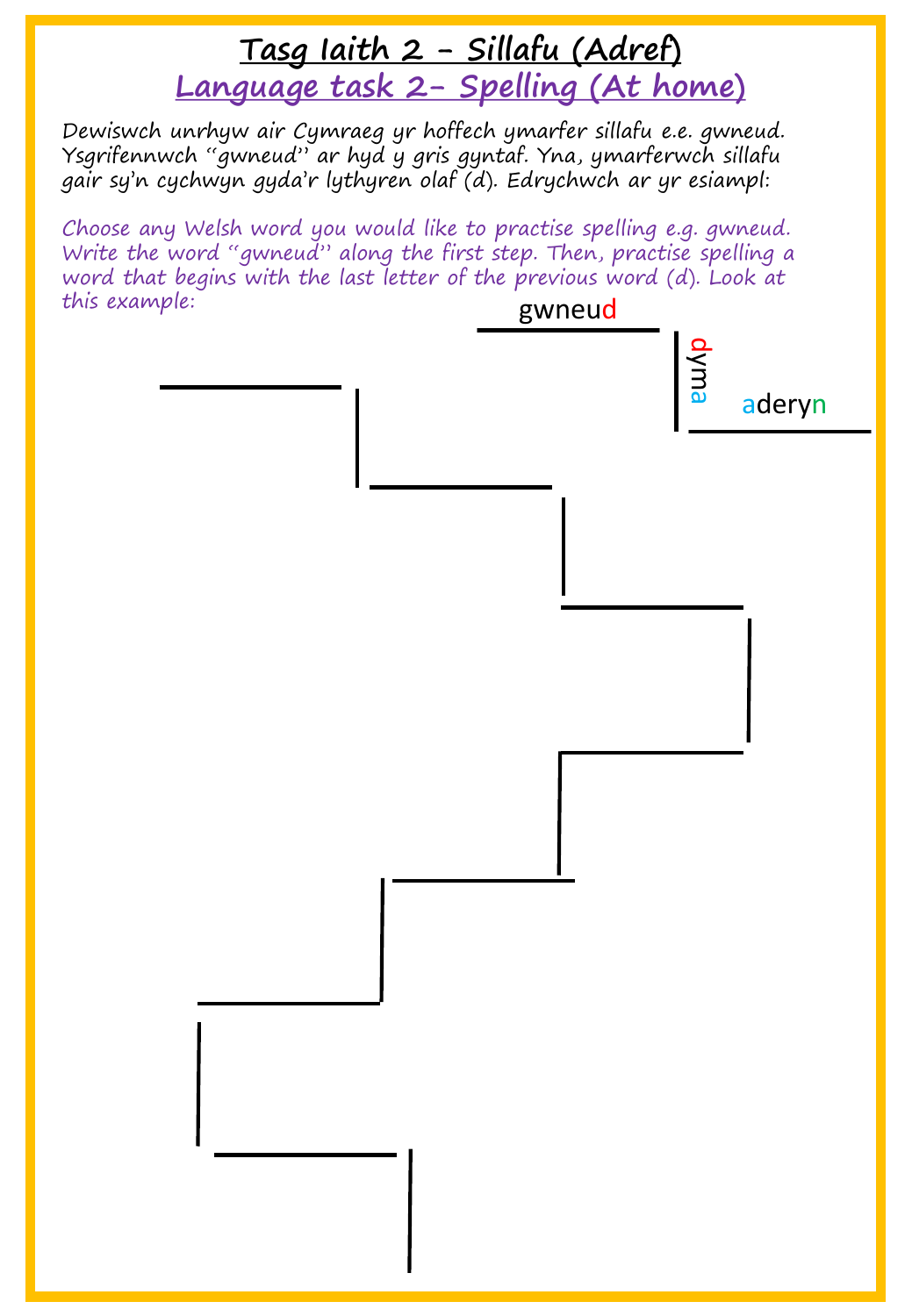## **Tasg Iaith 3 (Adref) Language task 3 (At home)**

# **Bogl/Boggle**

Defnyddiwch y llythrennau sydd yn y tabl i greu cymaint o eiriau Cymraeg ag y gallwch. Use the letters in the grid to make as many **Welsh** words as you can.

| h                          | th               | $\hat{U}$        | r  |
|----------------------------|------------------|------------------|----|
| $\mathcal U$               | M                | $\boldsymbol{p}$ | ch |
| $\boldsymbol{\mathcal{U}}$ | $\boldsymbol{e}$ | r                |    |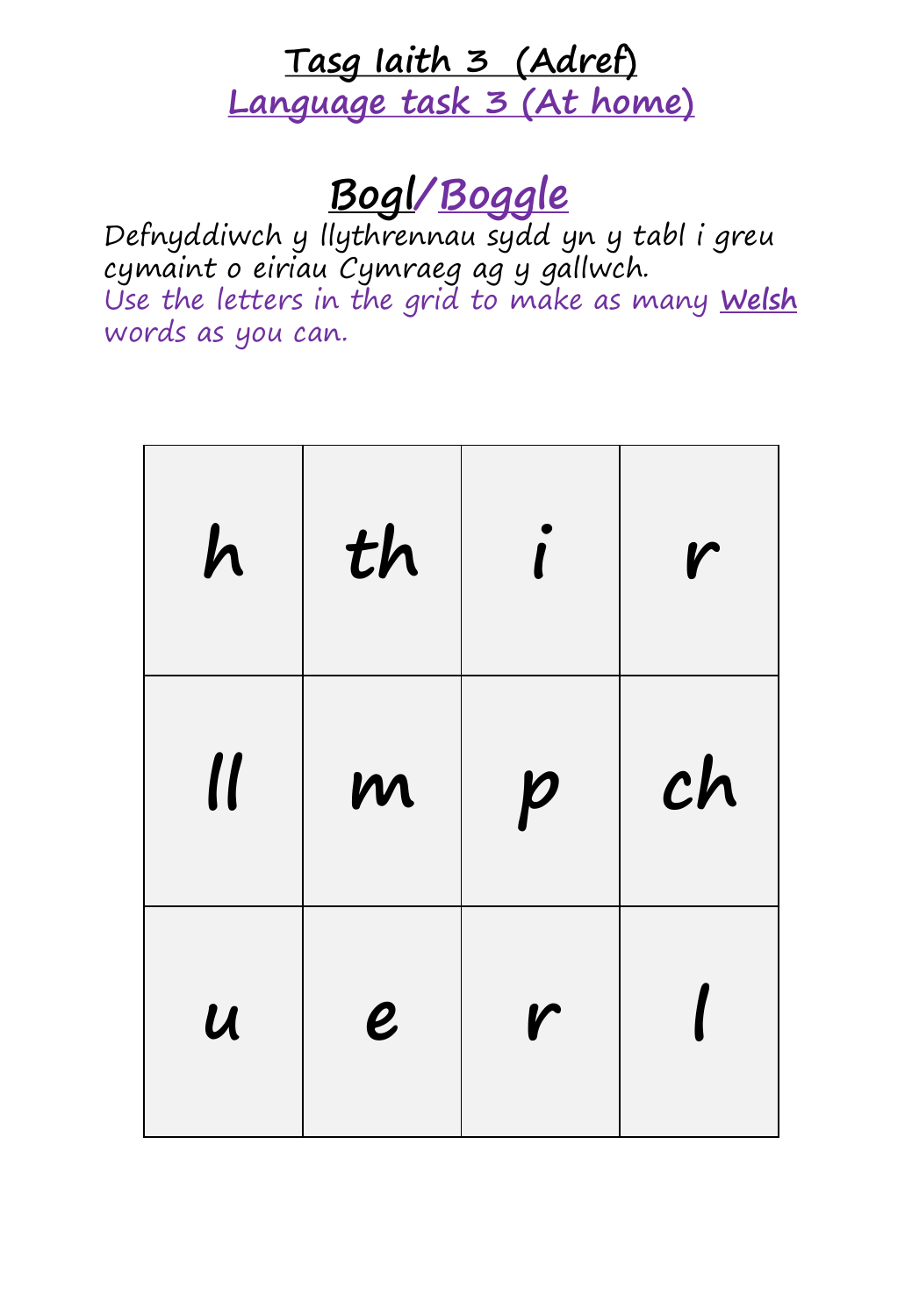# **Tasg Iaith 3 (Adref) Language task 3 (At home)**

# **Bogl/Boggle**

Defnyddiwch y llythrennau sydd yn y tabl i greu cymaint o eiriau Saesneg ag y gallwch. Use the letters in the grid to make as many **English**  words as you can.

| $\boldsymbol{p}$       | $\boldsymbol{a}$           |                  |
|------------------------|----------------------------|------------------|
| $\boldsymbol{t}$       | $\boldsymbol{\mathcal{U}}$ | $\boldsymbol{O}$ |
| $\bm b$                | $\boldsymbol{e}$           | M                |
| $\boldsymbol{\varrho}$ | $\mathbf k$                | $\mathcal{C}$    |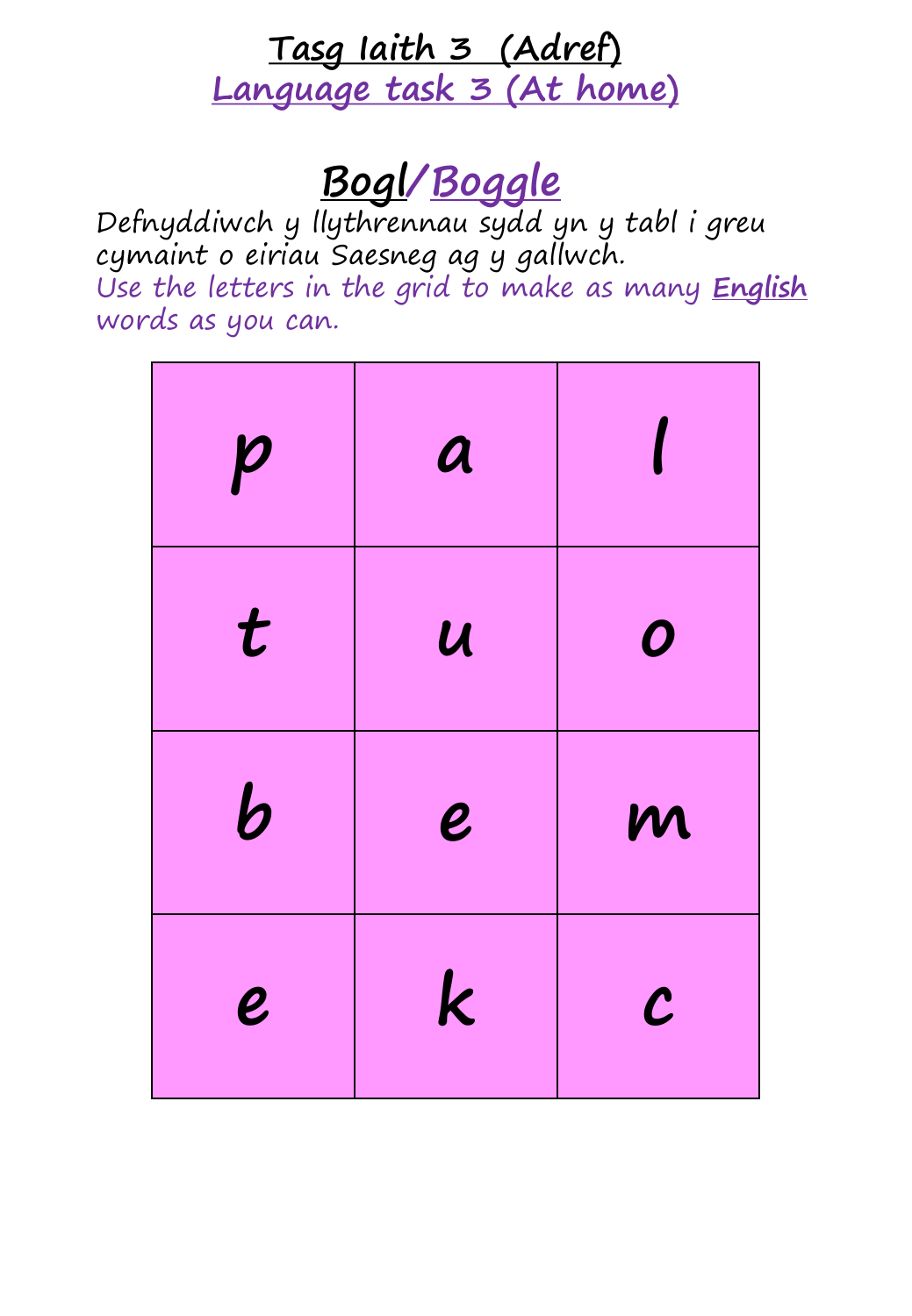**Tasg Mathemateg 1 (Yn Ysgol) / Mathematics Task 1 (In School)**

<https://youtu.be/NpHWC9kkE4E>

Os nad oes gennych bren mesur DARN O BAPUR A4 HYD- tua 3OCM LLED- tua 21cm

![](_page_9_Picture_3.jpeg)

If you don't have a ruler, A PIECE OF A4 PAPER LENGTH- approx. 3Ocm WIDTH- approx. 21cm

Pan fyddwch yn mynd allan am dro tybed a allwch chi ddarganfod y canlynol? Rhowch dic wrth ymyl y rhai rydych yn darganfod. Beth am gymryd lluniau o'r hyd yr ydych yn darganfod neu gallwch greu pic collage o'r holl luniau yr ydych wedi tynnu.

When you go out for a walk I wonder if you can find the following? Tick the ones you find. Why not take some photos or create a pic collage of all the pictures you have taken.

![](_page_9_Picture_7.jpeg)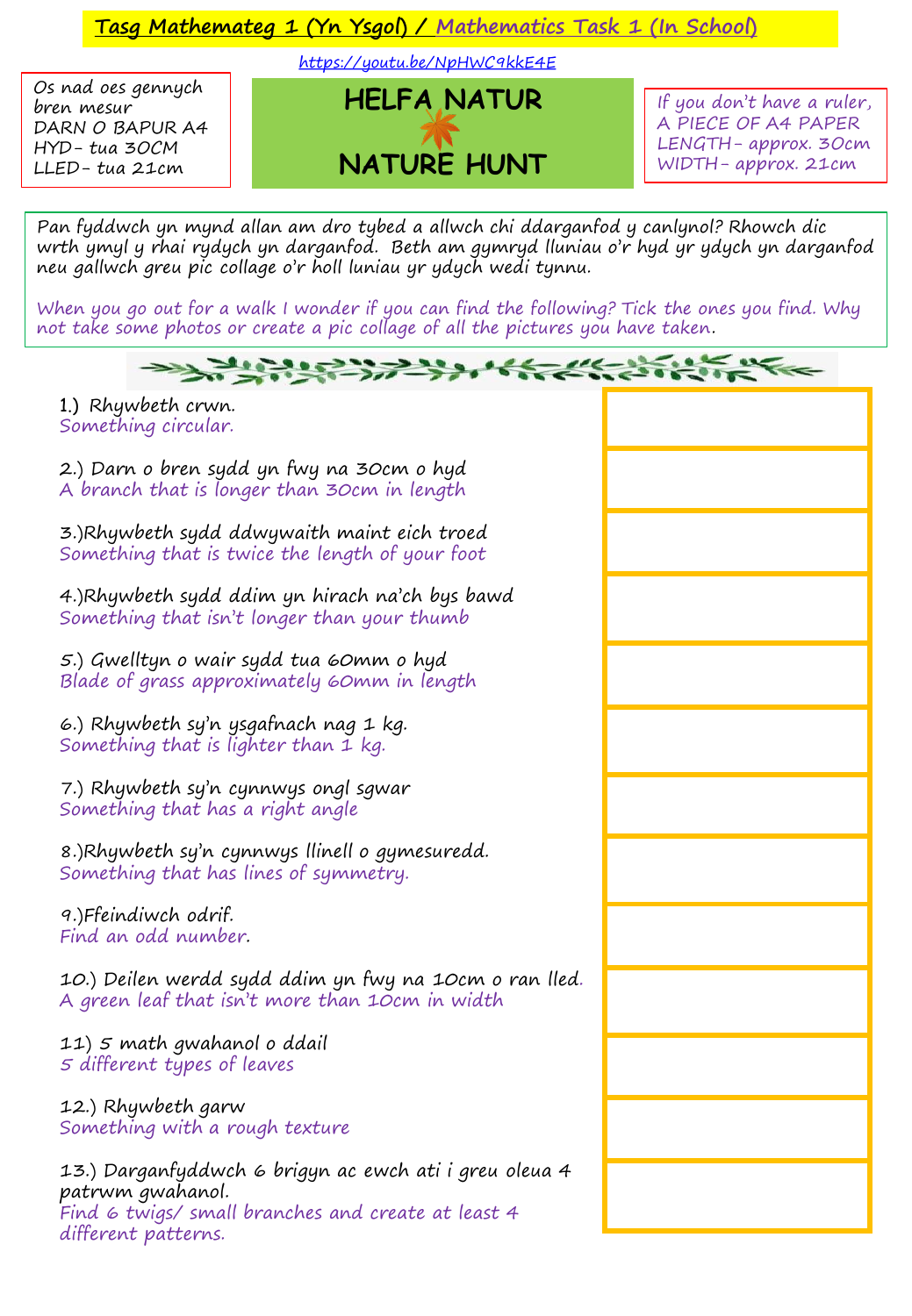## **Tasg Mathemateg 2 – Cwis (Adref) Mathematics Task 2- Quiz (At home)**

Ewch ati i greu cwis mathemateg i'ch teulu! Cofiwch ofyn cwestiyau adio, tynnu, rhannu a lluosi! Let's make a mathematics quiz for the family! Remember to ask addition, subtraction, division and multiplication sums!

| 1.  |  |  |
|-----|--|--|
| 2.  |  |  |
| 3.  |  |  |
| 4.  |  |  |
| 5.  |  |  |
| 6.  |  |  |
| 7.  |  |  |
| 8.  |  |  |
| 9.  |  |  |
| 10. |  |  |
|     |  |  |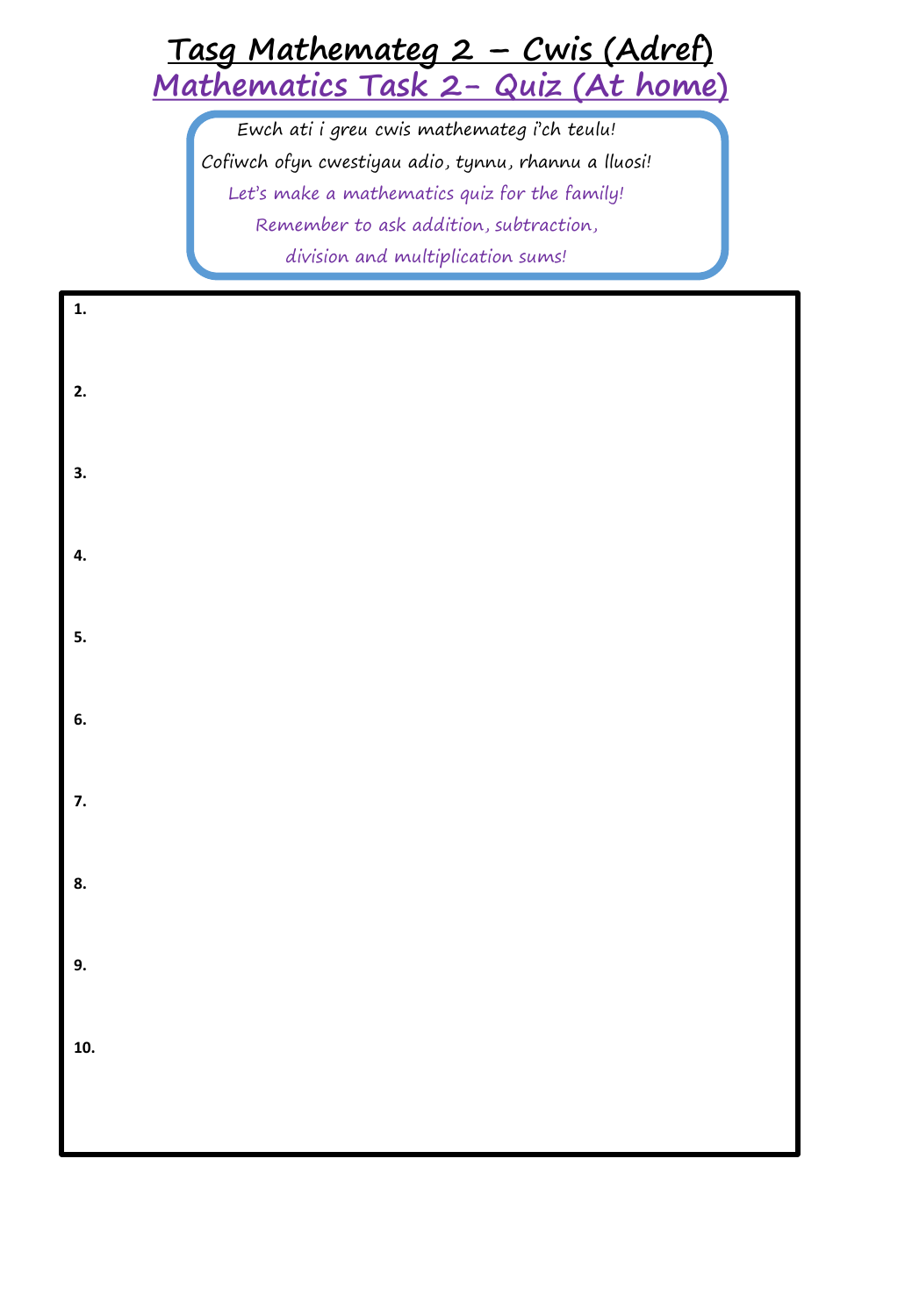### **Tasg Mathemateg 3 – Boggle (Adref) Mathematics Task 3- Boggle (At home)**

![](_page_11_Picture_1.jpeg)

Defnyddiwch y grid Boggle i greu **cymaint** o frawddegau rhif a phosib. Defnyddiwch adio, tynnu, lluosi a rhannu. Cofiwch mai dim ond rhifau o'r grid gallwch eu defnyddio e.e. 40 + 50 = 90, 90 – 50 = 40 Mae croeso i chi ychwanegu mwy o atebion ar y dudalen nesaf. Cewch ddefnyddio'r rhifau mwy nag unwaith. Dewiswch eich her.

Use the Boggle grid to create as **many** number sentences as possible. Try to add, subtract, multiply and divide. E.g  $40 + 50 = 90$ ,  $90 - 50$ = 40. You can only use numbers from the grids. Write your answers on the next page. You may use a number more than once. Choose your challenge.

| 13 | 8 | 11 |
|----|---|----|
| 12 | 5 | 7  |
| 20 | 9 | 15 |

| 10 | 100 | 90 |
|----|-----|----|
| 30 | 50  | 20 |
| 80 | 60  | 40 |

| e.g. $2 + 8 = 10$ |  |  |
|-------------------|--|--|
| $10 - 6 = 4$      |  |  |

| 25           | 75  | 15 |
|--------------|-----|----|
| 85           | 100 | 50 |
| $\mathbf{2}$ | 10  | 20 |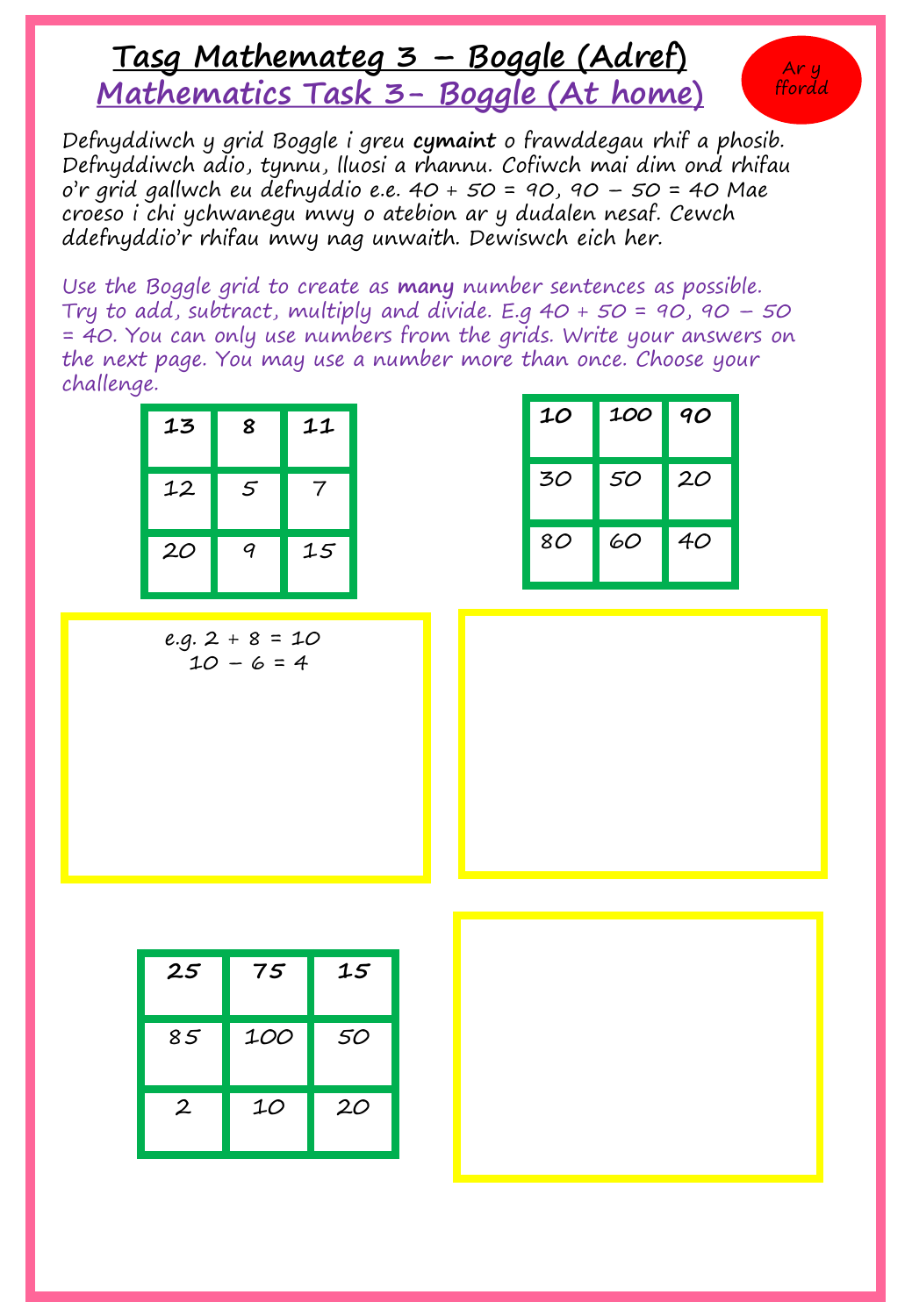#### **Tasg Mathemateg 3 – Boggle (Adref) Mathematics Task 3- Boggle (At home)**

Defnyddiwch y grid Boggle i greu **cymaint** o frawddegau rhif a phosib. Defnyddiwch adio, tynnu, lluosi a rhannu. Cofiwch mai dim ond rhifau o'r grid gallwch eu defnyddio e.e. 40 + 50 = 90, 90 – 50 = 40 Mae croeso i chi ychwanegu mwy o atebion ar y dudalen nesaf. Cewch ddefnyddio'r rhifau mwy nag unwaith.

Use the Boggle grid to create as **many** number sentences as possible. Try to add, subtract, multiply and divide. E.g  $40 + 50 = 90$ ,  $90 - 50$ = 40. You can only use numbers from the grids. Write your answers on the next page. You may use a number more than once.

| 13 | 8 | 11 |
|----|---|----|
| 12 | 5 |    |
| 20 | 9 | 15 |

| 25           | 75  | 15 |
|--------------|-----|----|
| 85           | 100 | 50 |
| $\mathbf{2}$ | 10  | 20 |

Bron yna

$$
e.g. 12 + 8 = 20
$$
  

$$
20 - 13 = 7
$$

| 10           | 7  | 70 |
|--------------|----|----|
| $\mathbf{2}$ | 40 | 50 |
| 35           | 5  | 25 |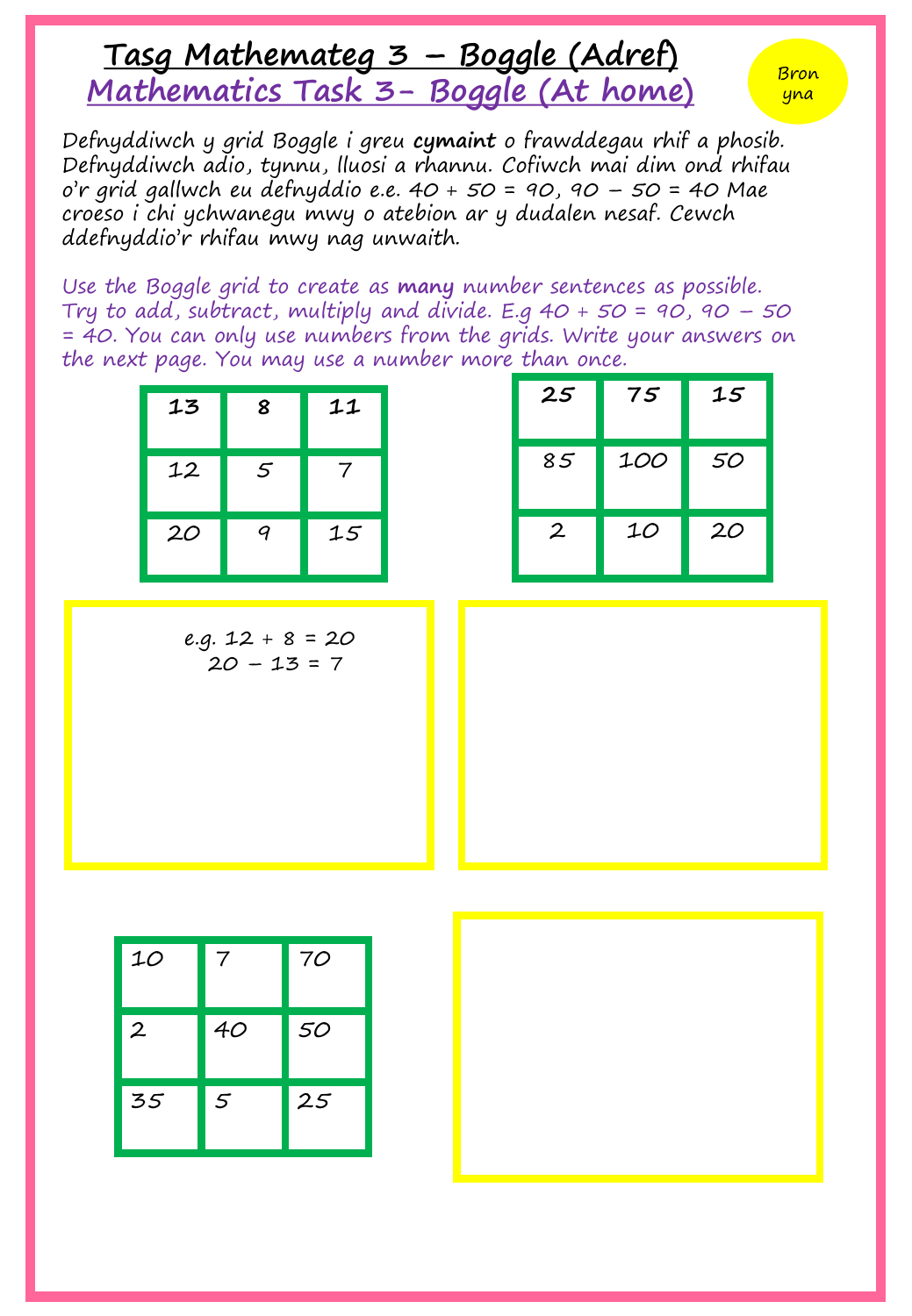#### **Tasg Mathemateg 3 – Boggle (Adref) Mathematics task 3- Boggle (At home)**

Barod am her newydd

Defnyddiwch y grid Boggle i greu **cymaint** o frawddegau rhif a phosib. Defnyddiwch adio, tynnu, lluosi a rhannu. Cofiwch mai dim ond rhifau o'r grid gallwch eu defnyddio e.e. 40 + 50 = 90, 90 – 50 = 40 Mae croeso i chi ychwanegu mwy o atebion ar y dudalen nesaf. Cewch ddefnyddio'r rhifau mwy nag unwaith.

Use the Boggle grid to create as **many** number sentences as possible. Try to add, subtract, multiply and divide. E.g  $40 + 50 = 90$ ,  $90 - 50$ = 40. You can only use numbers from the grids. Write your answers on the next page. You may use a number more than once.

| 25           | 75  | 15 |  |
|--------------|-----|----|--|
| 85           | 100 | 50 |  |
| $\mathbf{2}$ | 10  | 20 |  |

| 10           |    | 70 |
|--------------|----|----|
| $\mathbf{2}$ | 40 | 50 |
| 35           | 5  | 25 |

e.e. 75 + 25 = 100

| 60 | 120          | 280 |
|----|--------------|-----|
| 3  | $\mathbf{2}$ |     |
| 40 | 160          | 10  |

e.e.  $2 \times 7 \times 2 \times 10 = 280$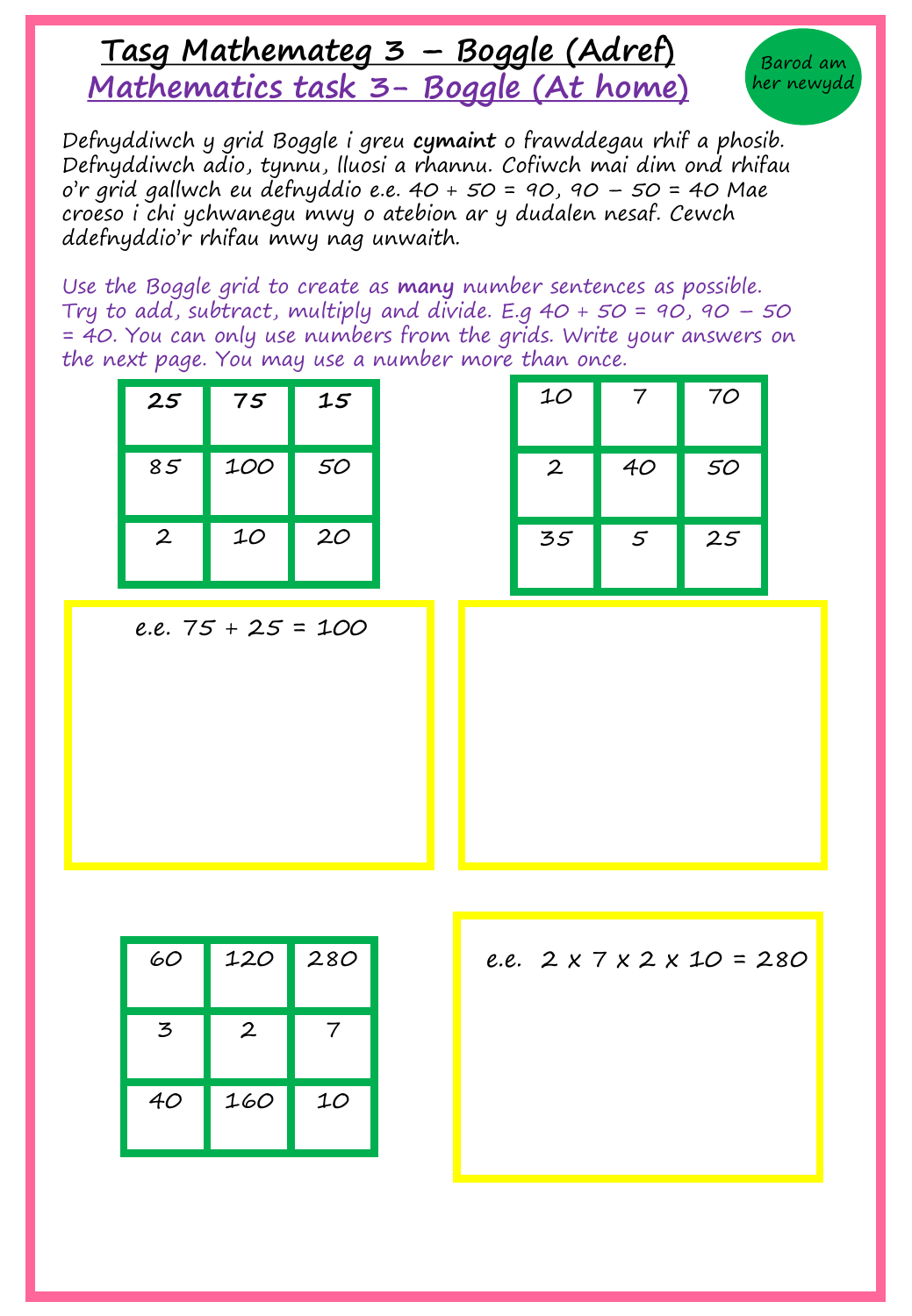### **Tasg Pontio 1 (Adref) Transition Task 1 (At home)**

**[https://www.youtube.com/watch?v=P\\_zfWg76wZQ&feature=youtu.be](https://www.youtube.com/watch?v=P_zfWg76wZQ&feature=youtu.be)**

Allwch chi greu darn o waith Celf mewn ymateb i amrywiaeth o ddyfynodau? Gweler cyflwyniad eich athro fel ysbrydoliaeth.

Can you create a piece of artwork in response to a range of quotes? Watch your teacher's introduction as inspiration.

![](_page_14_Picture_4.jpeg)

| <u>Dyfyniad</u> | <u>English</u>     |
|-----------------|--------------------|
| <u>Cymraeg</u>  | <u>Translation</u> |
| Mewn undod      | In unity there     |
| mae nerth       | is strength        |
| Daw eto haul    | The sun will       |
| ar fryn         | rise again         |
| Does unman      | There's no         |
| yn debyg i      | place like         |
| adre            | home               |
| Er gwaetha'r    | After the          |
| storm, fe       | storm, there is    |
| ddaw'r enfys    | always a           |
|                 | rainbow.           |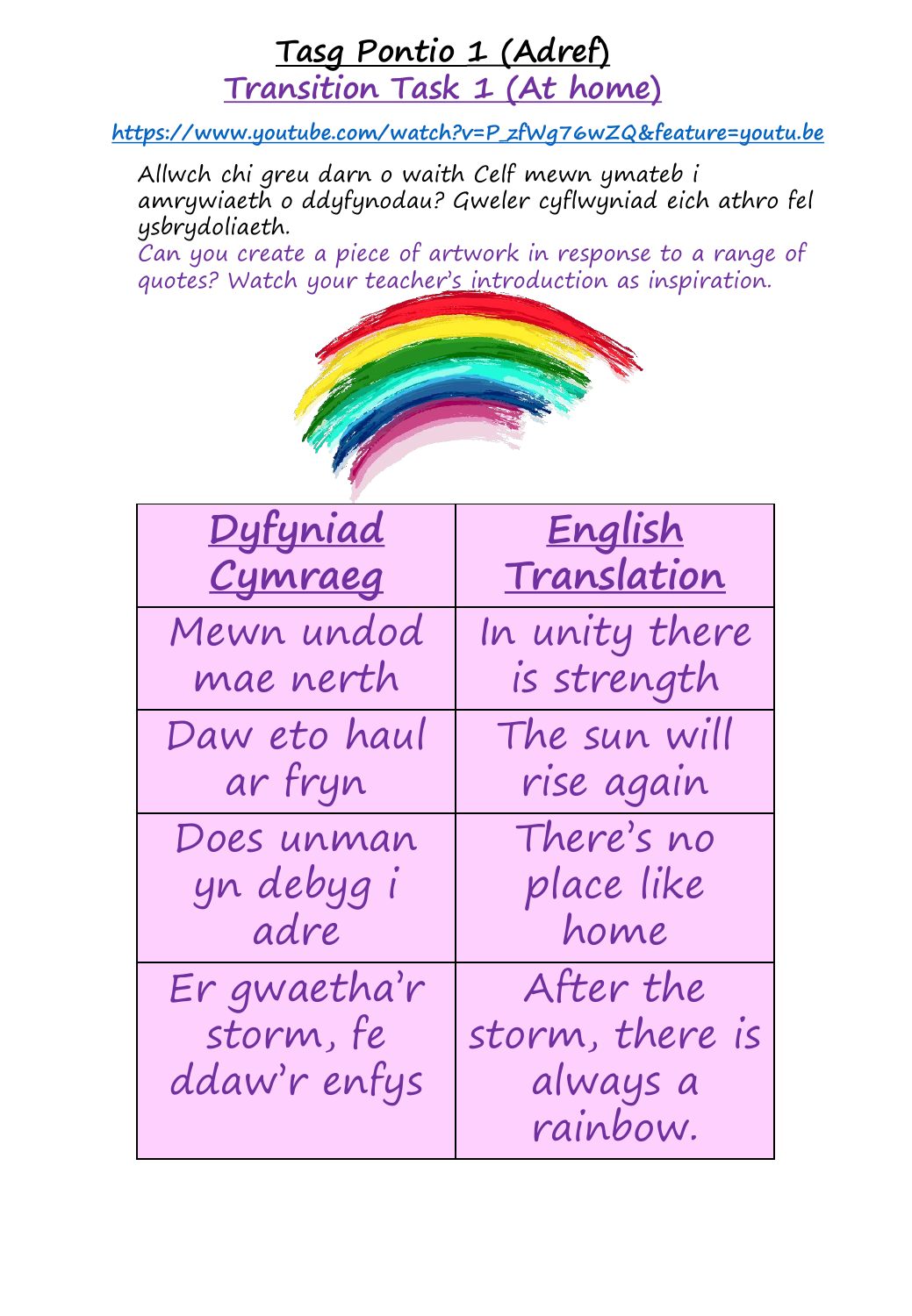**Tasg Pontio 1 (Adref) Transition Task 1 (At home)**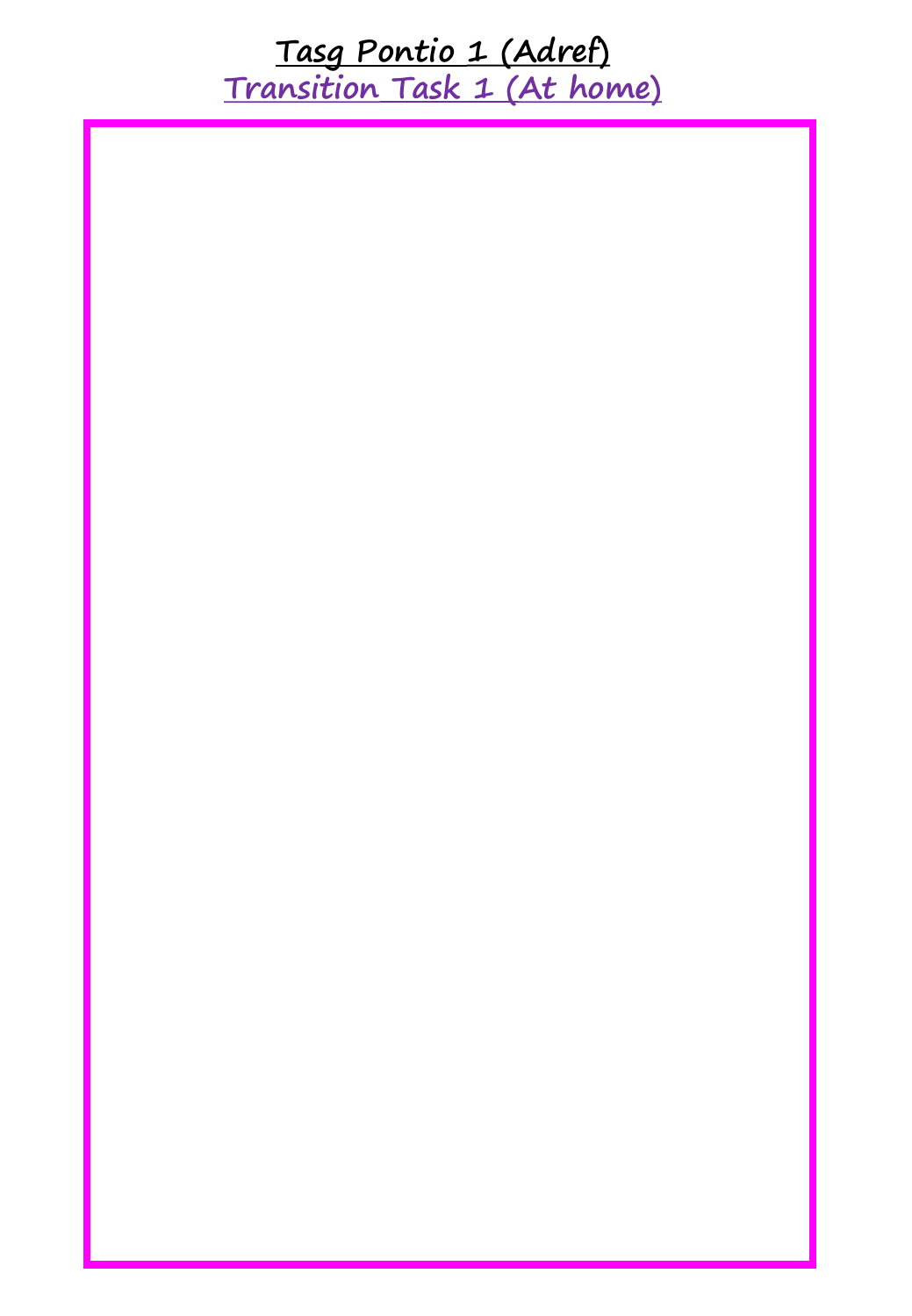![](_page_16_Figure_0.jpeg)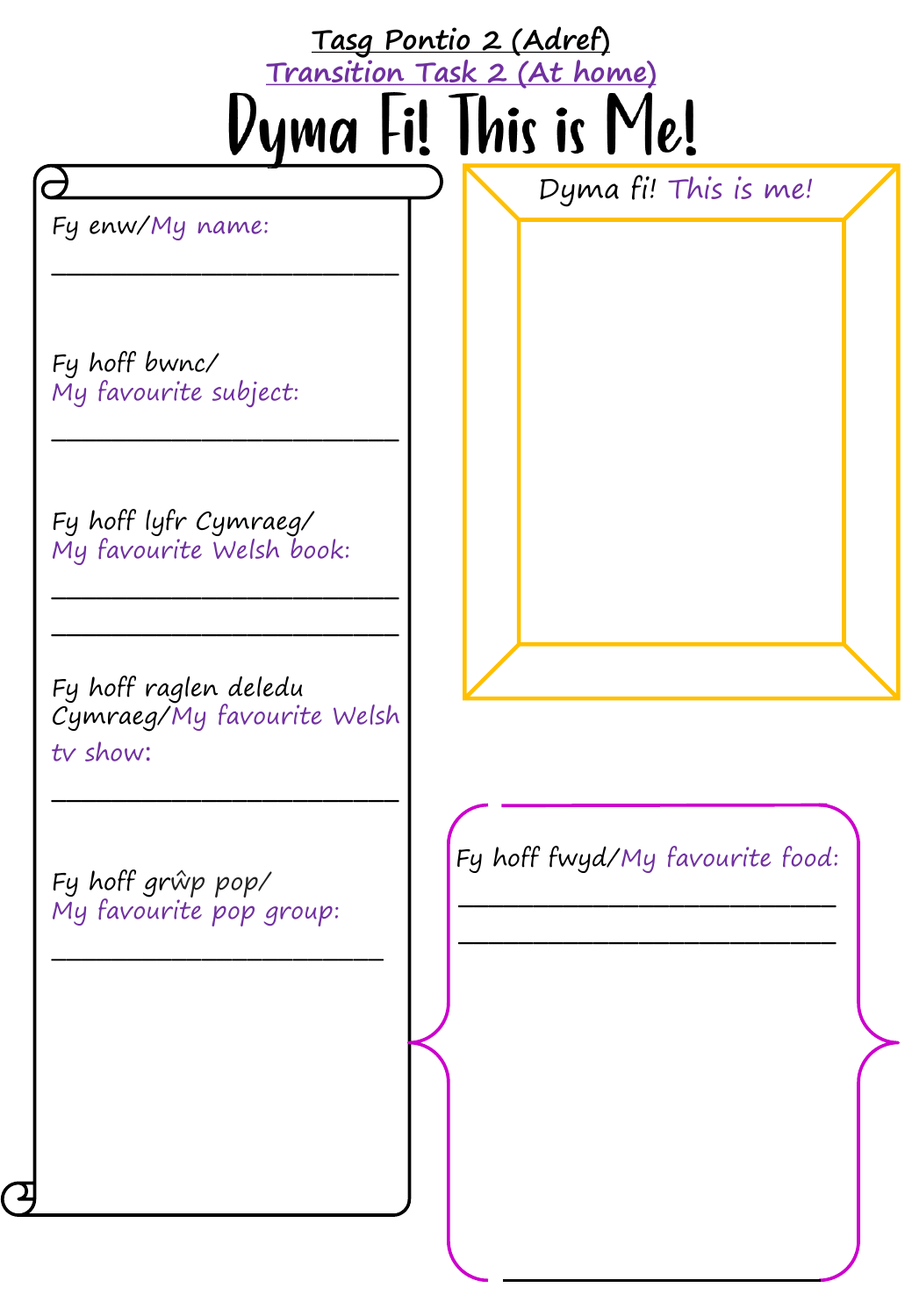**Tasg Pontio 3 (Adref) Transition Task 3 (At home)**

Mae lliwiau yn gallu cyfleu ein teimladau ac yn meddwl pethau gwahanol i bobl gwahanol . Eich tasg chi yw i edrych ar y lliwiau a thynnu llun o rywbeth sydd yn gwneud i chi deimlo fel fel y lliw hynny. Meddyliwch am eich teimladau yn ystod y cyfnod i ffwrdd o'r ysgol ac eich teimladau am ddechrau dosbarth newydd.

Colours can show our feelings and can mean different things to different people. Your task is to look at the colours and draw pictures of things that make you feel that colour. Think of your feelings during the time away from school and your feelings about starting a new class.

Dyma enghraifft i chi. Here is an example for you.

![](_page_17_Figure_4.jpeg)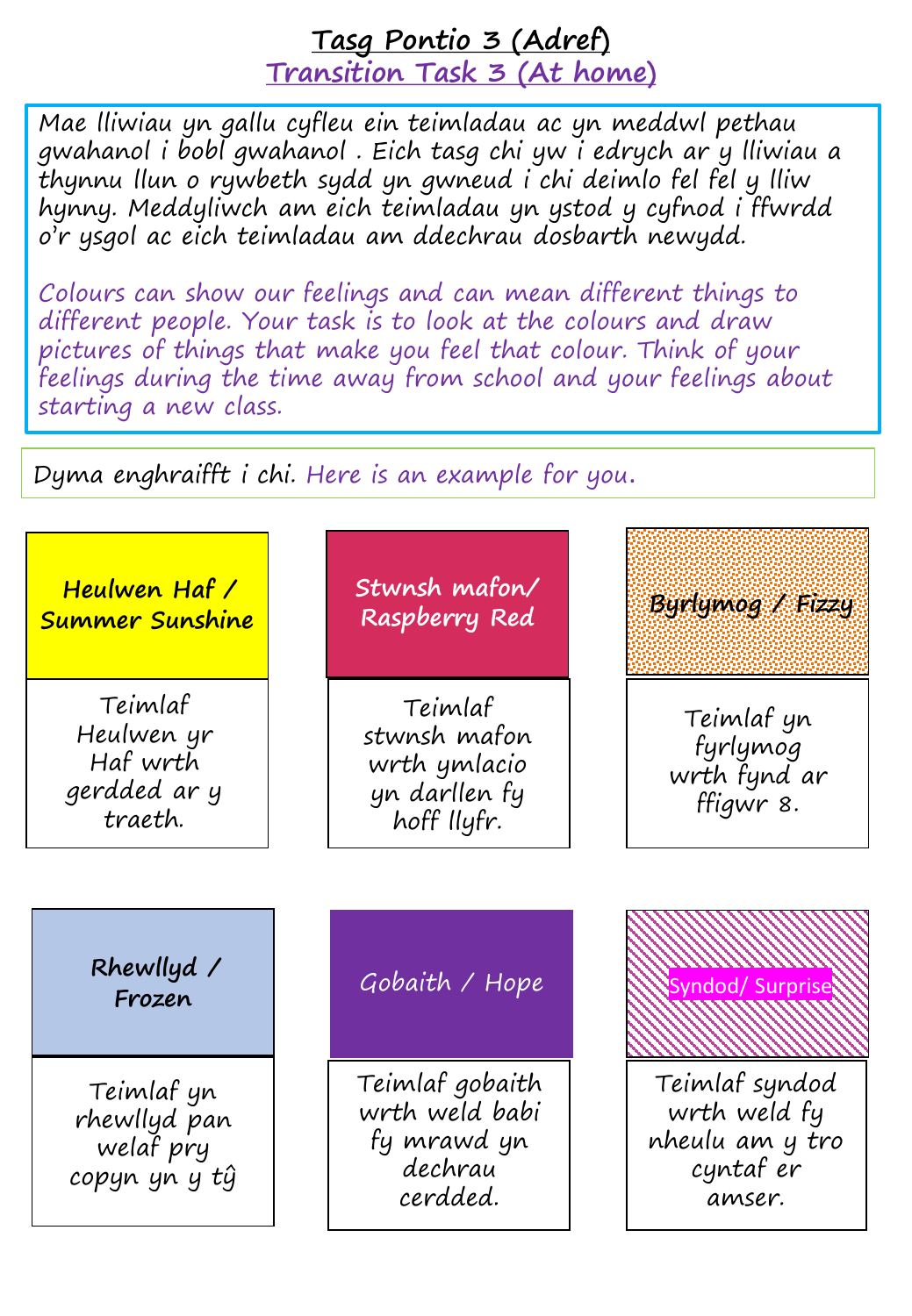![](_page_18_Figure_0.jpeg)

**Transition Task 3 (At home)**

Grid Lliwiau Teimladau / Feelings Colour Chart

![](_page_18_Figure_3.jpeg)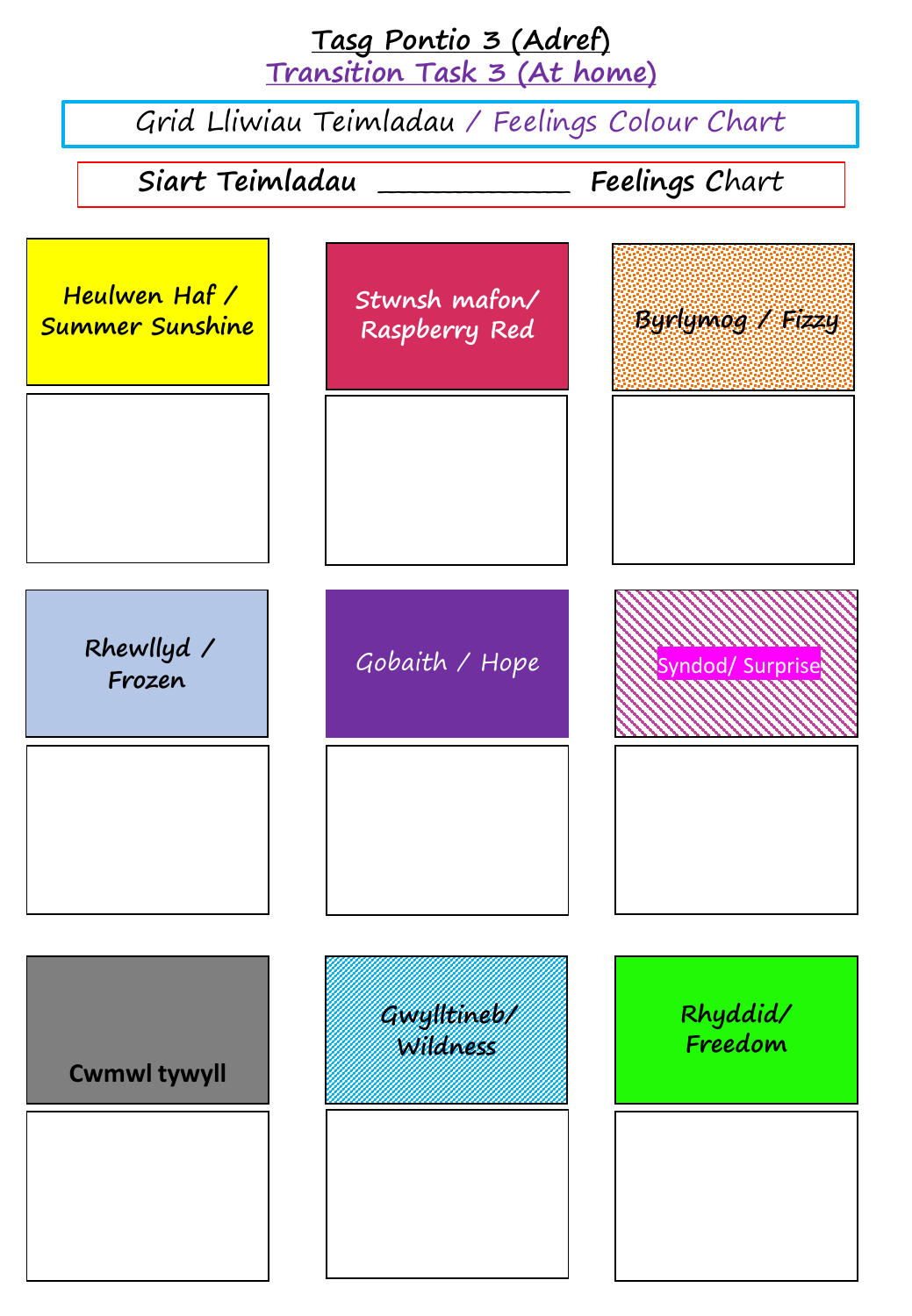#### **Tasg Lles 1 (Yn ysgol)**

**Wellbeing Task 1 (In school)**

<https://www.youtube.com/watch?v=KCpbKhVzj5I> <https://www.youtube.com/watch?v=K9ZzVklsd5s>

Gwyliwch y fideo o'ch athro dosbarth newydd yn cyflwyno ei hunan i chi. Ar ôl gwylio y fideo tynnwch lun o'ch athro newydd a nodwch unrhyw wybodaeth yr ydych wedi dysgu am yr athrawes o amgylch y llun.

Watch the video by your new class teacher introducing themselves to you. After watching the video draw a picture of your new teacher and note any information you have learnt about them around the picture.

| Miss_ |  |
|-------|--|
|       |  |
| ۰.    |  |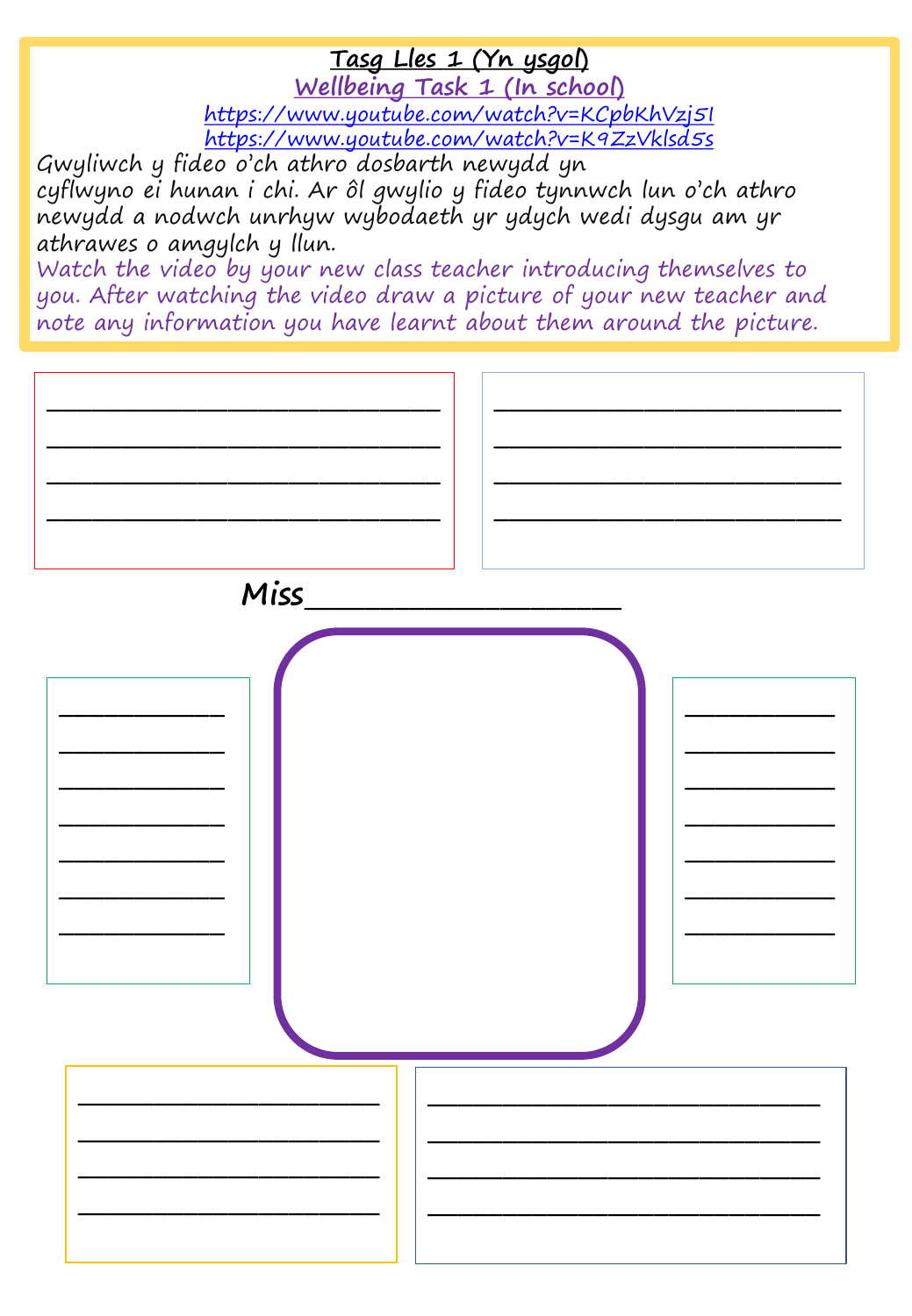#### **Tasg Lles 2 (Adref) Wellbeing Task 2 (At home)**

Gwrandewch ar lyfr "Worrysaurus" [https://www.youtube.com/watch?v=GYV\\_o9Uj2jc](https://www.youtube.com/watch?v=GYV_o9Uj2jc) A fedrwch chi ysgrifennu eich pryderon o fewn y pili pala er mwyn iddyn nhw hedfan i ffwrdd?

![](_page_20_Picture_2.jpeg)

**Listen to the "Worrysaurus"**  [https://www.youtube.com/watch?v=GYV\\_o9Uj2jc](https://www.youtube.com/watch?v=GYV_o9Uj2jc) **Can you write your worries in the butterfly so that they can fly away? Maybe you would like to design your very own butterfly too?**

![](_page_20_Picture_4.jpeg)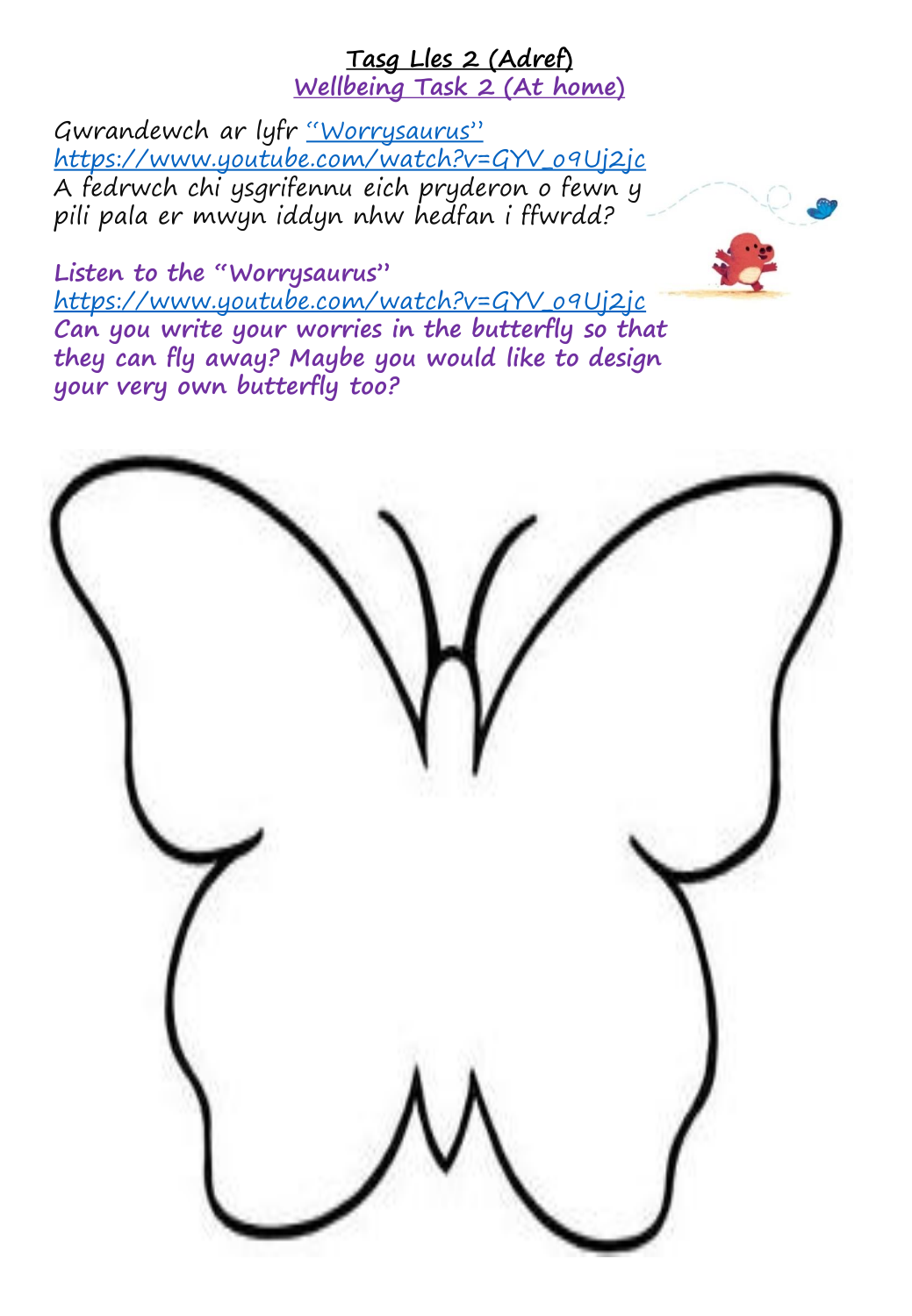![](_page_21_Picture_1.jpeg)

Yr wythnos hon, byddwn yn edrych ar stori LostPrincess (0:00) a Charlotte (8:25)

![](_page_21_Picture_3.jpeg)

Gallai'r LostPrincess fod yn bwy bynnag yr oedd am fod ar-lein; newidiodd ei gwallt, ei golwg, hyd yn oed ei hoedran!

Ond nid hi oedd yr unig un!

![](_page_21_Picture_6.jpeg)

![](_page_21_Picture_7.jpeg)

Roedd Charlotte hefyd yn dweud celwydd am ei hoedran a dywedodd ei bod yn 13 ac nid yn 12 oed er mwyn iddi allu defnyddio gwefan cyfryngau cymdeithasol boblogaidd. Roedd ei ffrindiau i gyd yn ei wneud felly roedd yn iawn, oedd e?

Roedd Charlotte yn teimlo mor arbennig i gael cais ffrind. Doedd hi ddim yn adnabod y person ond dywedodd ei fod yn ffrind i ffrind o'r ysgol felly roedd hynny'n iawn, oedd e?

![](_page_21_Picture_10.jpeg)

![](_page_21_Picture_11.jpeg)

Bu Charlotte a LostPrincess yn siarad am oriau gyda'u ffrindiau newydd ar-lein. Roedd ganddyn nhw gymaint yn gyffredin ac roedd gan y ddau ohonyn nhw ddiddordeb mawr yn yr hyn oedd gan Charlotte a LostPrincess i'w ddweud.

Rhannodd y ddwy ferch wybodaeth bersonol amdanynt eu hunain gan feddwl ei bod yn ddiogel oherwydd eu bod yn adnabod eu ffrind rhithwir mor dda. Gofynnodd iddynt bethau a oedd yn gwneud iddynt deimlo'n anghyfforddus ac yn teimlo cywilydd. Roeddent yn ofni na fyddai eu ffrindiau newydd yn eu hoffi mwyach pe byddent yn dweud na.

![](_page_21_Picture_14.jpeg)

![](_page_21_Picture_15.jpeg)

Gofynnwyd i'r ddwy ferch gwrdd â'u ffrindiau rhithwir yn y byd go iawn. Roedd Charlotte yn ffodus bod ei Mam wedi darganfod cyn hyn ac roedd hi'n rhyddhad i gael help. Cyfarfu LostPrincess â'i WhiteKnight a darganfu nad oedd o gwbl pwy ddywedodd ei fod…

Mae perygl dieithr hyd yn oed yn fwy o broblem ar-lein fel y mae yn y byd go iawn. Sut allwn ni wneud yr holl bethau rydyn ni'n mwynhau eu gwneud ar-lein a dal i gadw ein hunain yn ddiogel? Mae 2 dasg yr wythnos hon i chi eu cwblhau:

![](_page_21_Picture_18.jpeg)

![](_page_21_Picture_19.jpeg)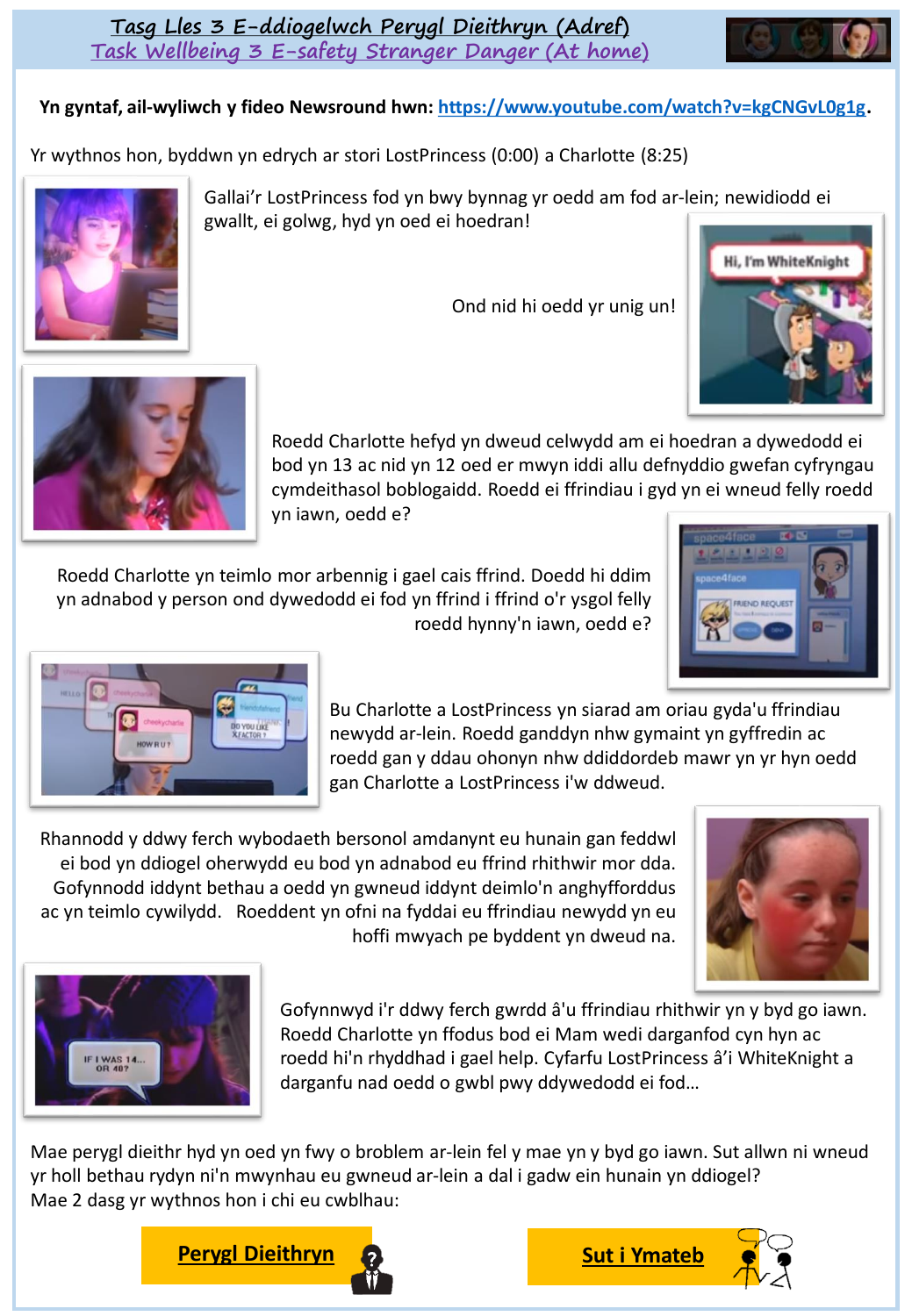**First, rewatch this Newsround video: [https://www.youtube.com/watch?v=kgCNGvL0g1g.](https://www.youtube.com/watch?v=kgCNGvL0g1g)**

This week we're going to be looking at Lost Princess (0:00) and Charlotte's story (8:25).

![](_page_22_Picture_3.jpeg)

LostPrincess could be whoever she wanted to be online; she changed her hair, her look, even her age!

But she wasn't the only one!

![](_page_22_Picture_6.jpeg)

![](_page_22_Picture_7.jpeg)

Charlotte also lied about her age and said that she was 13 and not 12 so she could use a popular social media site. All of her friends were doing it so it was alright, wasn't it?

Charlotte felt so special to be sent a friend request. She didn't know the person but he said he was a friend of a friend from school so that was fine, wasn't it?

![](_page_22_Picture_10.jpeg)

![](_page_22_Picture_11.jpeg)

Both Charlotte and Lost Princess talked for hours with their new friends online. They had so much in common and they were both really interested in what Charlotte and LostPrincess had to say.

Both girls shared personal information about themselves thinking it was safe because they knew their virtual friend so well. He asked them things that made them feel uncomfortable and embarrassed. They were afraid that their new friends wouldn't like them anymore if they said no.

![](_page_22_Picture_14.jpeg)

![](_page_22_Picture_15.jpeg)

Both girls were asked to meet their virtual friends in the real world. Charlotte was lucky that her Mum found out before this and she was relieved to get help. Lost Princess met up with her WhiteKnight and she found out that he wasn't at all who he said he was…

Stranger danger is even more of a problem online as it is in the real world. How can we do all the things that we enjoy doing online and still keep ourselves safe? There are 2 tasks this week for you to complete:

![](_page_22_Picture_18.jpeg)

![](_page_22_Picture_19.jpeg)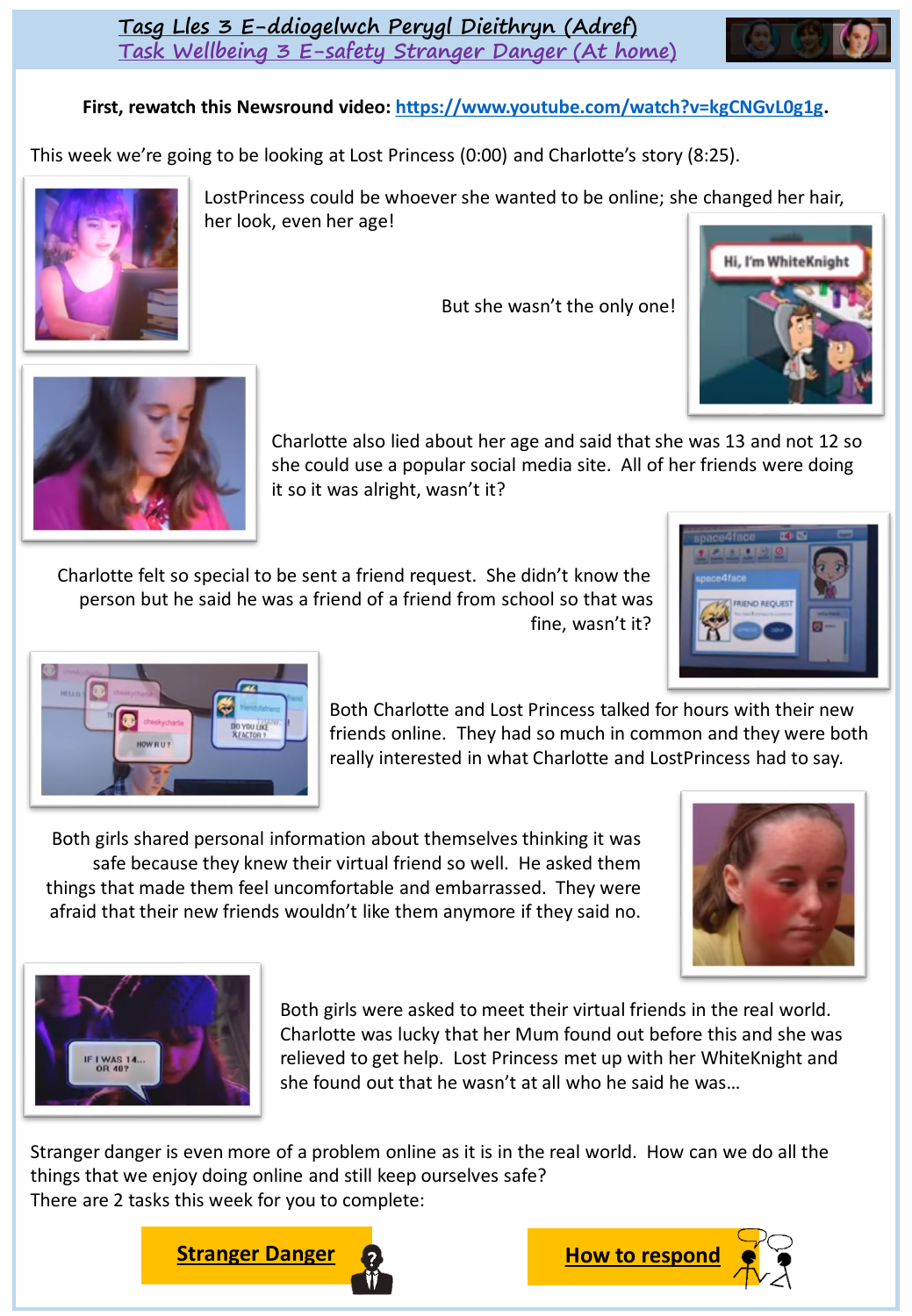![](_page_23_Picture_1.jpeg)

**Perygl Dieithryn**

W

Creu poster o reolau i helpu plant eraill gyda dieithriaid ar-lein. Meddyliwch sut y gellir cymhwyso rheolau perygl dieithriaid yn y byd go iawn i'r byd digidol. Edrychwch ar yr enghreifftiau ar y dudalen nesaf i'ch helpu chi.

Create a poster of rules to help other children with strangers online. Think about how the rules of stranger danger in the real world can be applied to the digital world. Have a look a the examples on the next page to help you.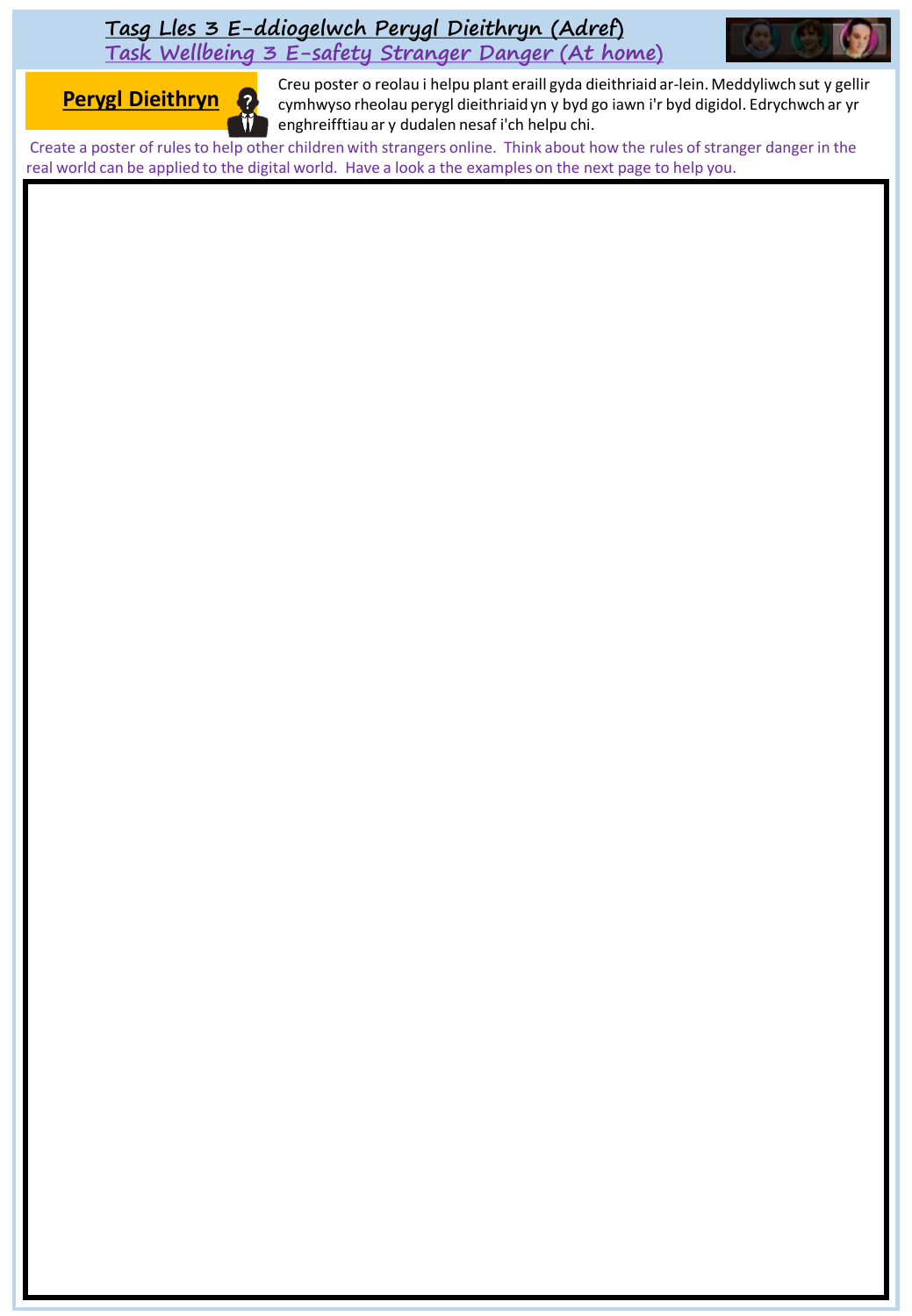![](_page_24_Figure_0.jpeg)